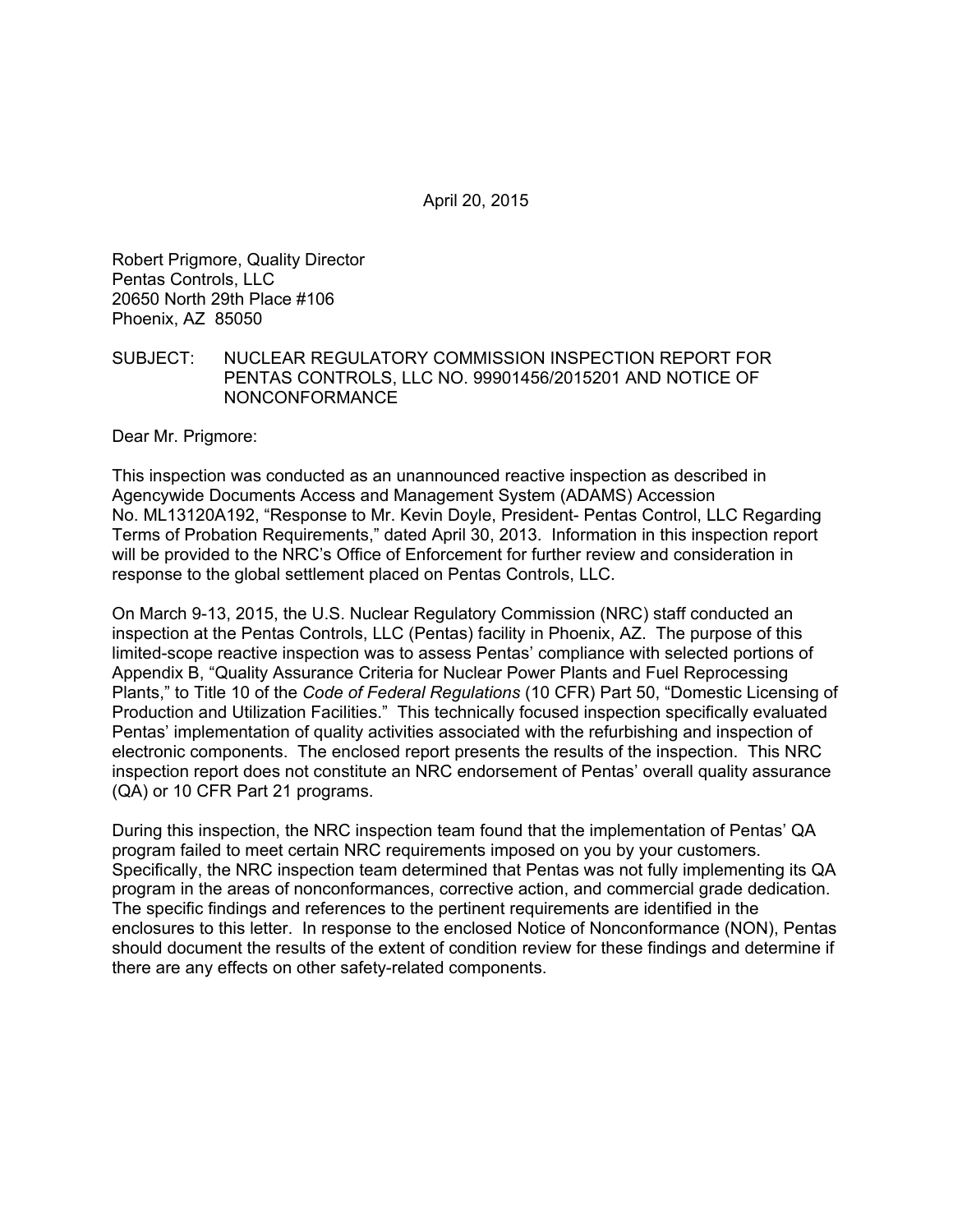R. Prigmore  $-2 -$ 

Please provide a written explanation or statement within 30 days of this letter in accordance with the instructions specified in the enclosed NON. The agency will consider extending the response time if you show good cause for us to do so.

In accordance with 10 CFR 2.390, "Agency Rules of Practice and Procedure," a copy of this letter, its enclosure(s), and your response will be made available electronically for public inspection in the NRC Public Document Room or from the NRC's document system (Agencywide Documents Access and Management System), accessible at http://www.nrc.gov/reading-rm/adams.html. To the extent possible, your response, (if applicable), should not include any personal privacy, proprietary, or Safeguards Information so that it can be made available to the public without redaction. If personal privacy or proprietary information is necessary to provide an acceptable response, then please provide a bracketed copy of your response that identifies the information that should be protected and a redacted copy of your response that deletes such information. If you request that such material is withheld from public disclosure, you must specifically identify the portions of your response that you seek to have withheld and provide in detail the bases for your claim (e.g., explain why the disclosure of information will create an unwarranted invasion of personal privacy or provide the information required by 10 CFR 2.390(b) to support a request for withholding confidential commercial or financial information). If Safeguards Information is necessary to provide an acceptable response, please provide the level of protection described in 10 CFR 73.21, "Protection of Safeguards Information: Performance Requirements."

Sincerely,

### */RA/*

Edward H. Roach, Chief Mechanical Vendor Inspection Branch Division of Construction Inspection and Operational Programs Office of New Reactors

Docket No.: 99901456

Enclosures:

- 1. Notice of Nonconformance
- 2. Inspection Report No. 99901456/2015-201 and Attachment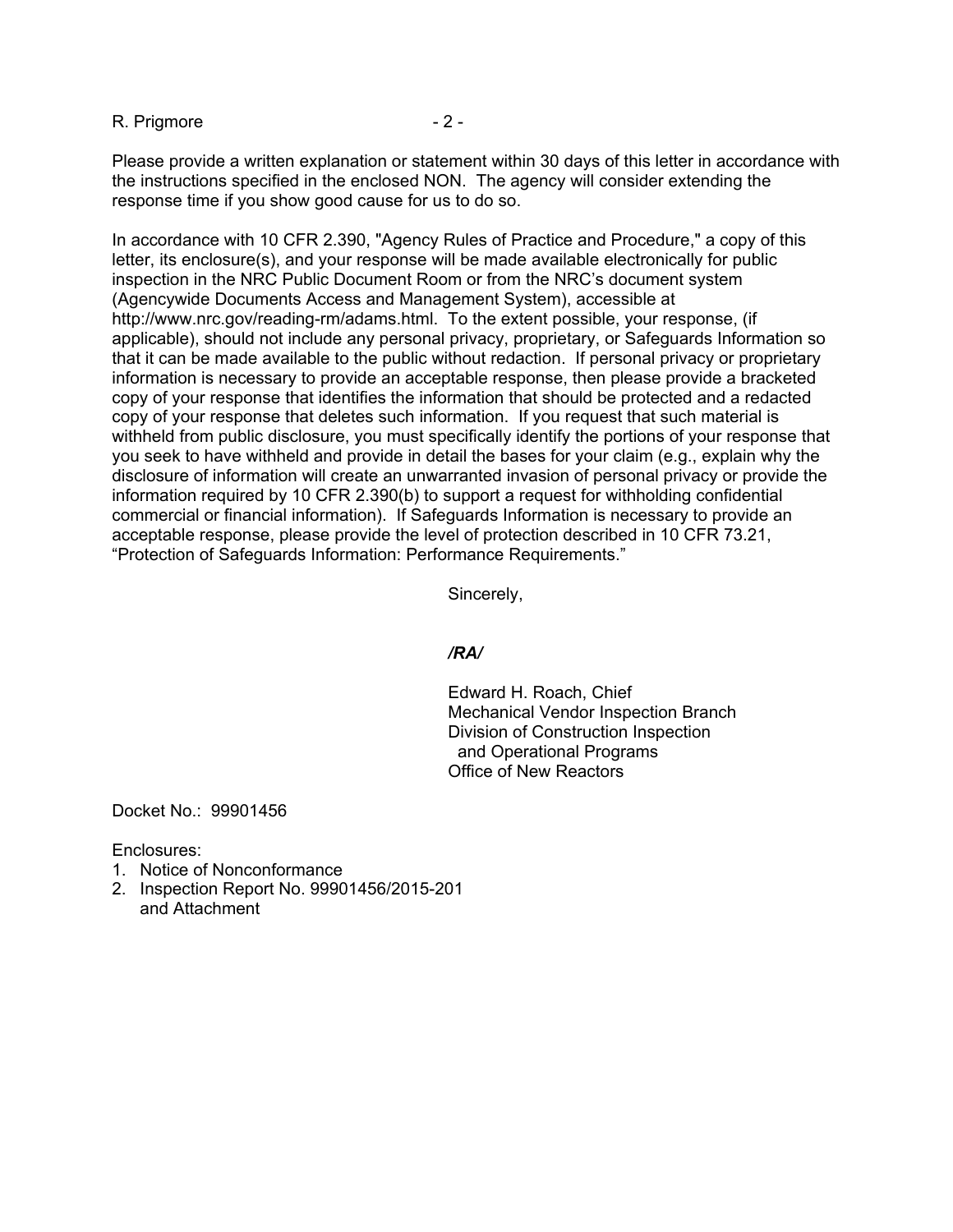#### R. Prigmore  $-2 -$

Please provide a written explanation or statement within 30 days of this letter in accordance with the instructions specified in the enclosed NON. The agency will consider extending the response time if you show good cause for us to do so.

In accordance with 10 CFR 2.390, "Agency Rules of Practice and Procedure," a copy of this letter, its enclosure(s), and your response will be made available electronically for public inspection in the NRC Public Document Room or from the NRC's document system (Agencywide Documents Access and Management System), accessible at http://www.nrc.gov/reading-rm/adams.html. To the extent possible, your response, (if applicable), should not include any personal privacy, proprietary, or Safeguards Information so that it can be made available to the public without redaction. If personal privacy or proprietary information is necessary to provide an acceptable response, then please provide a bracketed copy of your response that identifies the information that should be protected and a redacted copy of your response that deletes such information. If you request that such material is withheld from public disclosure, you must specifically identify the portions of your response that you seek to have withheld and provide in detail the bases for your claim (e.g., explain why the disclosure of information will create an unwarranted invasion of personal privacy or provide the information required by 10 CFR 2.390(b) to support a request for withholding confidential commercial or financial information). If Safeguards Information is necessary to provide an acceptable response, please provide the level of protection described in 10 CFR 73.21, "Protection of Safeguards Information: Performance Requirements."

Sincerely,

## */RA/*

Edward H. Roach, Chief Mechanical Vendor Inspection Branch Division of Construction Inspection and Operational Programs Office of New Reactors

Docket No.: 99901456

Enclosures:

- 1. Notice of Nonconformance
- 2. Inspection Report No. 99901456/2015-201 and Attachment

DISTRIBUTION: KKavanagh ASakadales RRasmussen Kevin.Doyle@pentascontrols.com KAB.Quality@yahoo.com

|               | <b>ADAMS Accession No.: ML15098A627</b> | *Concurred via e-mail | <b>NRO-002</b> |
|---------------|-----------------------------------------|-----------------------|----------------|
|               | <b>OFFICE</b>   NRO/DCIP/QVIB           | NRO/DCIP/MVIB         | NRO/DCIP/QVIB  |
| <b>NAME</b>   | AArmstrong                              | <b>BClarke</b>        | PPrescott      |
| <b>DATE</b>   | 04/09/15                                | 04/09/15              | 04/09/15       |
| <b>OFFICE</b> | NRO/DCIP/MVIB                           | NRO/DCIP              | NRO/DCIP/MVIB  |
| <b>NAME</b>   | JOrtega-Luciano                         | <b>TFrve</b>          | ERoach         |
| <b>DATE</b>   | 04/09/15                                | 04/20/15              | 04/17/15       |

## **OFFICIAL RECORD COPY**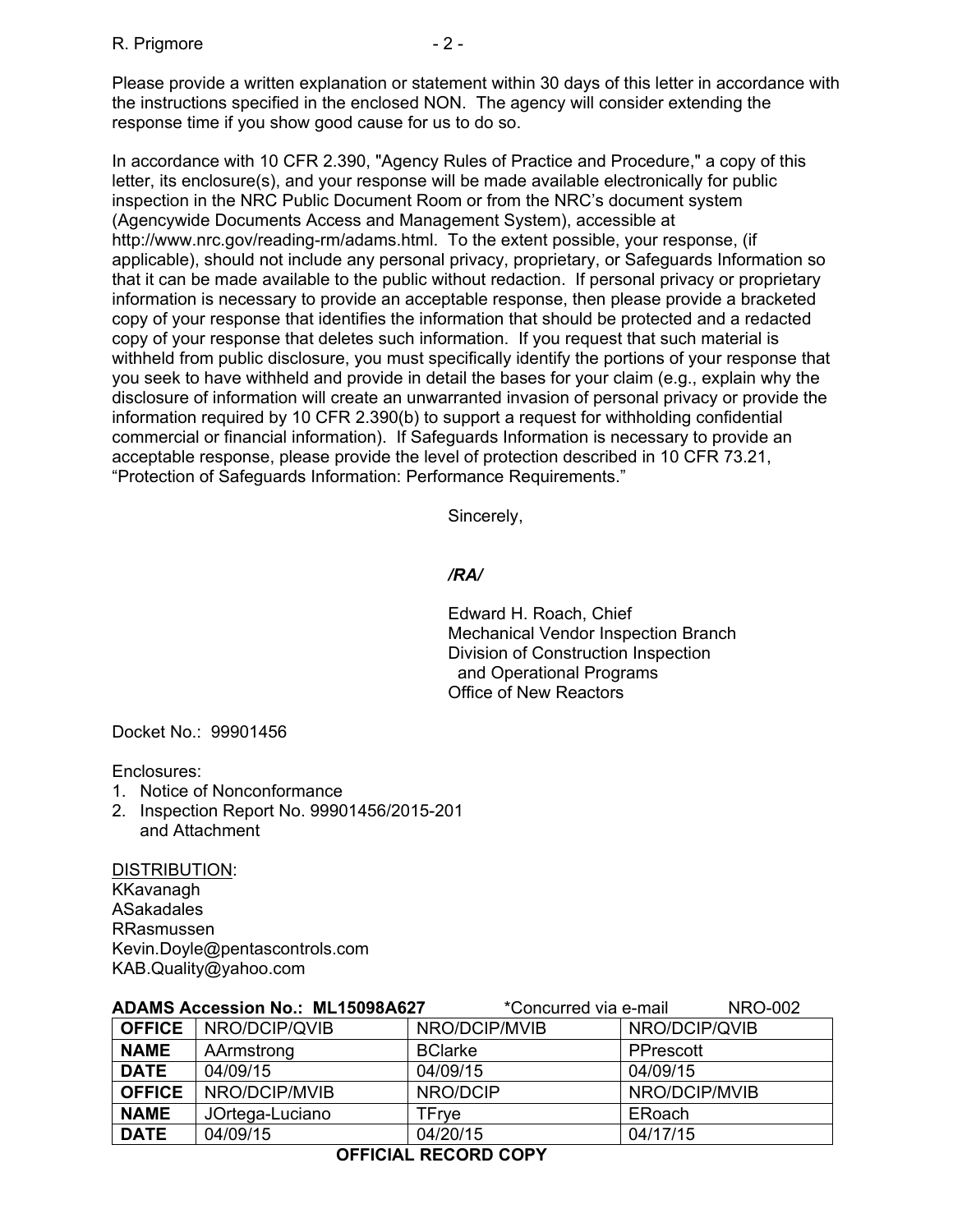#### **NOTICE OF NONCONFORMANCE**

Pentas Controls, LLC **Pentas Controls, LLC** 20650 North 29th Place #106 Phoenix, AZ 85050

Based on the results of a U.S. Nuclear Regulatory Commission (NRC) inspection conducted at the Pentas Controls, LLC (Pentas) facility in Phoenix, AZ on March 9, 2015, through March 13, 2015, certain activities were not conducted in accordance with NRC requirements which were contractually imposed on Pentas by its customers or NRC licensees:

A. Criterion XV, "Nonconforming Materials, Parts, or Components," of Appendix B, "Quality Assurance Program Criteria for Nuclear Power Plants and Fuel Reprocessing Plants," to Title 10 of the Code of Federal Regulations (10 CFR) Part 50, "Domestic Licensing of Production and Utilization Facilities," states that, "Measures shall be established to control materials, parts, or components which do not conform to requirements in order to prevent their inadvertent use or installation. These measures shall include, as appropriate, procedures for identification, documentation, segregation, disposition, and notification to affected organizations. Nonconforming items shall be reviewed and accepted, rejected, repaired or reworked in accordance with documented procedures."

Section 6.3.7, of Pentas Quality Assurance Procedure (QAP) 15.0, "Nonconformance Reporting and Corrective Action," Revision 1 dated April 15, 2014, states that "Upon completion of verification of corrective action, the QA Director shall sign and date the NCR, note the date of closure and shall file the NCR [nonconformance report] as a Quality Record."

Section 6.4.1 of QAP 15.0, states that "Items that have been identified as nonconforming, or potentially nonconforming, shall be segregated from conforming items by physical means or by means of identification."

Section 6.4.3 of QAP 15.0, states that "Where segregation by identification is used, nonconforming items shall be identified with red HOLD tags that are prominently displayed."

Contrary to the above, as of March 13, 2015, Pentas Controls failed to control materials, parts, or components which do not conform to requirements in order to prevent their inadvertent use or installation.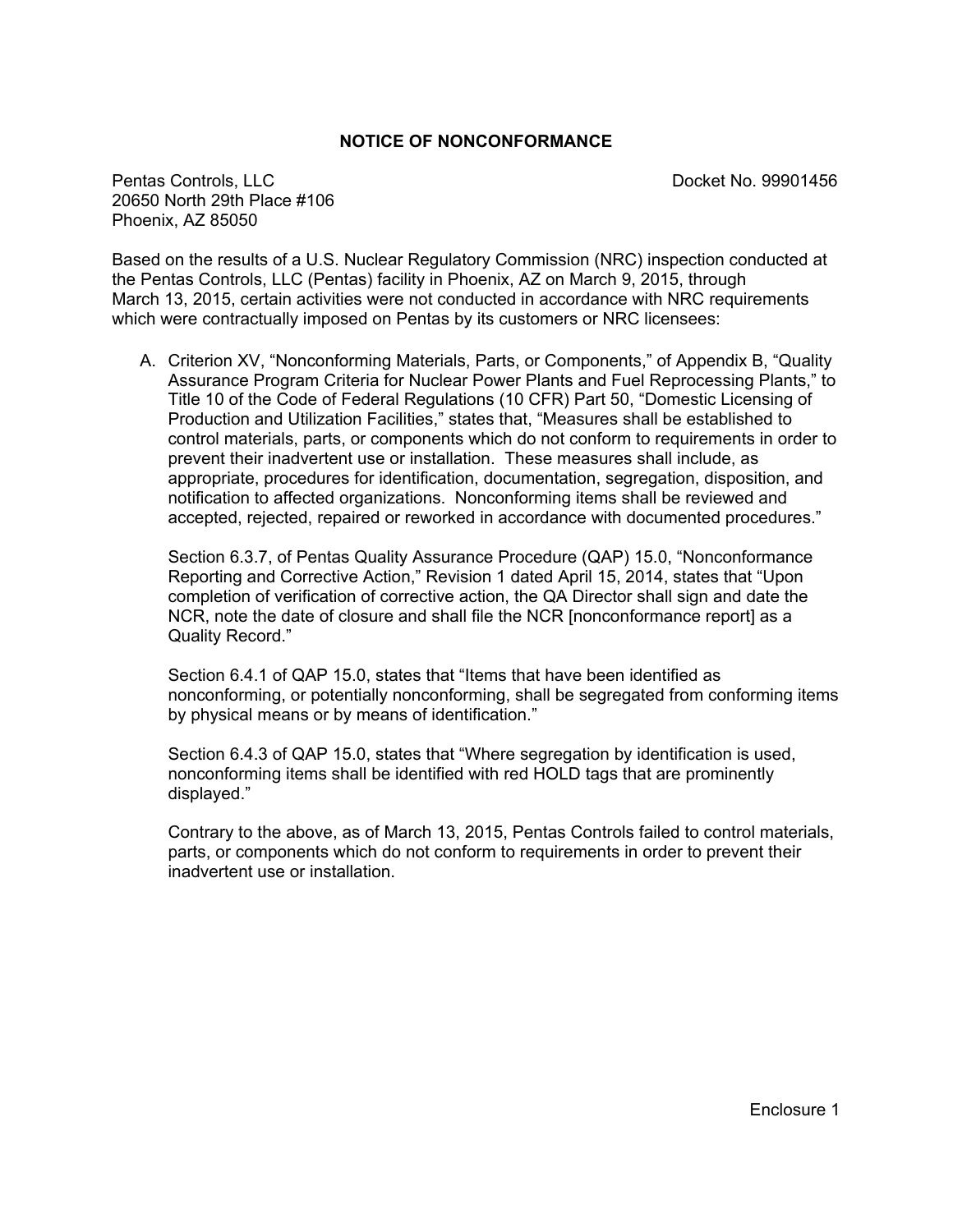Specifically, the NRC inspection team found:

- 1. Four items that Pentas approved during final inspection were shipped to customers without verification and/or closure of the nonconforming condition by the QA director, including:
	- NCR 1203-01: A safety-related power supply for the main steam line radiation monitoring system for Exelon Energy
	- NCR 1207-01: A safety-related power supply for the main steam line radiation monitoring system for Calvert Cliffs Nuclear Power Plant
	- NCR 1403-01: A safety-related Berkleonics power supply for Calvert Cliffs Nuclear Power Plant
	- NCR 1408-01: A safety-related GEMAC Dual Alarm Module and a safety-related GEMAC Input Summer Module for Nine Mile Point Nuclear **Station**
- 2. A Fluke 87 (ID: PCI-022) Multimeter was found with a red 'Hold tags' attached to it and no NCR was generated when the equipment was removed from service and placed in the designated segregation area. As a result of not generating the NCR Pentas failed to verify where this equipment was previously used and perform an evaluation to validate if the readings provided by the affected equipment still within the calibration range.
- 3. Approximately 30 items physically located in the designated segregation area did not have 'Hold tags' attached to them or open NCR's to document the nonconforming condition. Many of these items were actually conforming but were stored with nonconforming items in a manner that could allow the inadvertent use or installation of nonconforming items.

This issue has been identified as Nonconformance 99901456/2015-201-01.

B. Criterion XVI, "Corrective Action," of Appendix B to 10 CFR Part 50, states that, "Measures shall be established to assure that conditions adverse to quality, such as failures, malfunctions, deficiencies, deviations, defective material and equipment, and nonconformances are promptly identified and corrected. In the case of significant conditions adverse to quality, the measures shall assure that the cause of the condition is determined and corrective action taken to preclude repetition. The identification of the significant condition adverse to quality, the cause of the condition, and the corrective action taken shall be documented and reported to appropriate levels of management."

Section 6.2.1 of Pentas QAP 16.0, "Corrective Action," Revision 1 dated June 9, 2013, states that "Conditions adverse to quality, including significant conditions adverse to quality, shall be identified promptly and corrected as soon as practical."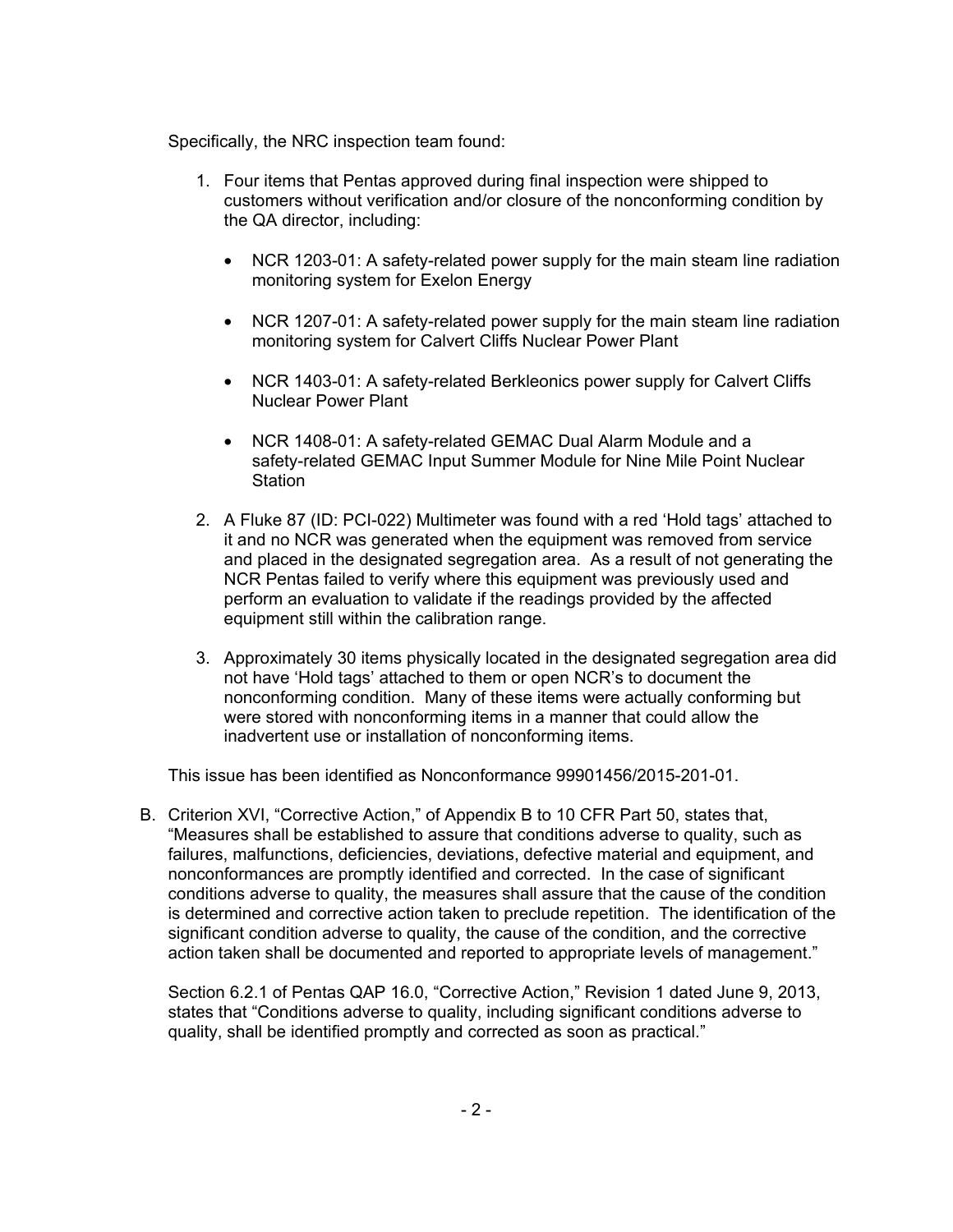Contrary to the above, as of March 13, 2015, Pentas failed to establish measures to ensure that conditions adverse to quality were promptly identified and corrected.

Specifically, for the sample of open corrective action requests (CARs) selected, the NRC inspection team noted that CARs had not been promptly corrected, including:

- C1311-01: NUPIC audit finding (VA 13223-01) documenting a recurrence of not having a basis for selecting critical characteristics when conducting commercial grade dedication. This CAR has been open for 16 months.
- C1311-03: NUPIC audit finding (VA 13223-05) documenting a recurrence that recorded test data was not aligned with the established acceptance criteria. This CAR has been open for 16 months.
- C1402-07: An internal audit finding documenting a recurring failure to conduct surveys of suppliers. This CAR has been open for 15 months.

This issue has been identified as Nonconformance 99901456/2015-201-02

C. Criterion III, "Design Control," of Appendix B to 10 CFR Part 50 states, in part, that "Measures shall also be established for the selection and review for suitability of application of materials, parts, equipment, and processes that are essential to the safety-related functions of the structures, systems and components."

Section 6.3, "Commodity Dedication Plan," of QAP-7.3, "Commercial Grade Dedication," Revision 2 dated September 6, 2013, states, in part, that the Commodity Dedication Specification Plan lists all critical characteristics for the applicable commodity type, and lists the attributes to be verified for the critical characteristics. The verification shall provide reasonable assurance that the correct commodity type with the proper values has been selected for use.

Contrary to the above, as of March 13, 2015, Pentas Controls failed to establish adequate measures for the selection and review for suitability of application of materials that are essential to the safety-related functions of the structures, systems, and components.

Specifically,

1. Pentas' EQ# X17-004, "Equivalency Evaluation for NLI 913189-A Firing Board w/ Terminal strip," identified FR-4 board as an acceptable alternative for the original glass epoxy substrate. Duane Arnold purchase order (PO) 0232796 for seismically qualified safety-related Pentas Controls PCI-913189-A1 firing board and terminal strips identified the board material as FR-4. Pentas' Commodity Dedication Plan Specification Data Sheet (CSN) M02, "Commodity Type Description: Circuit board," for PO 0232796 identified the acceptance method for board material as Hipot testing. The Hipot testing performed by Pentas did not verify the chemical composition of the board material and no laboratory testing was performed to verify the board's chemical composition. CSN M02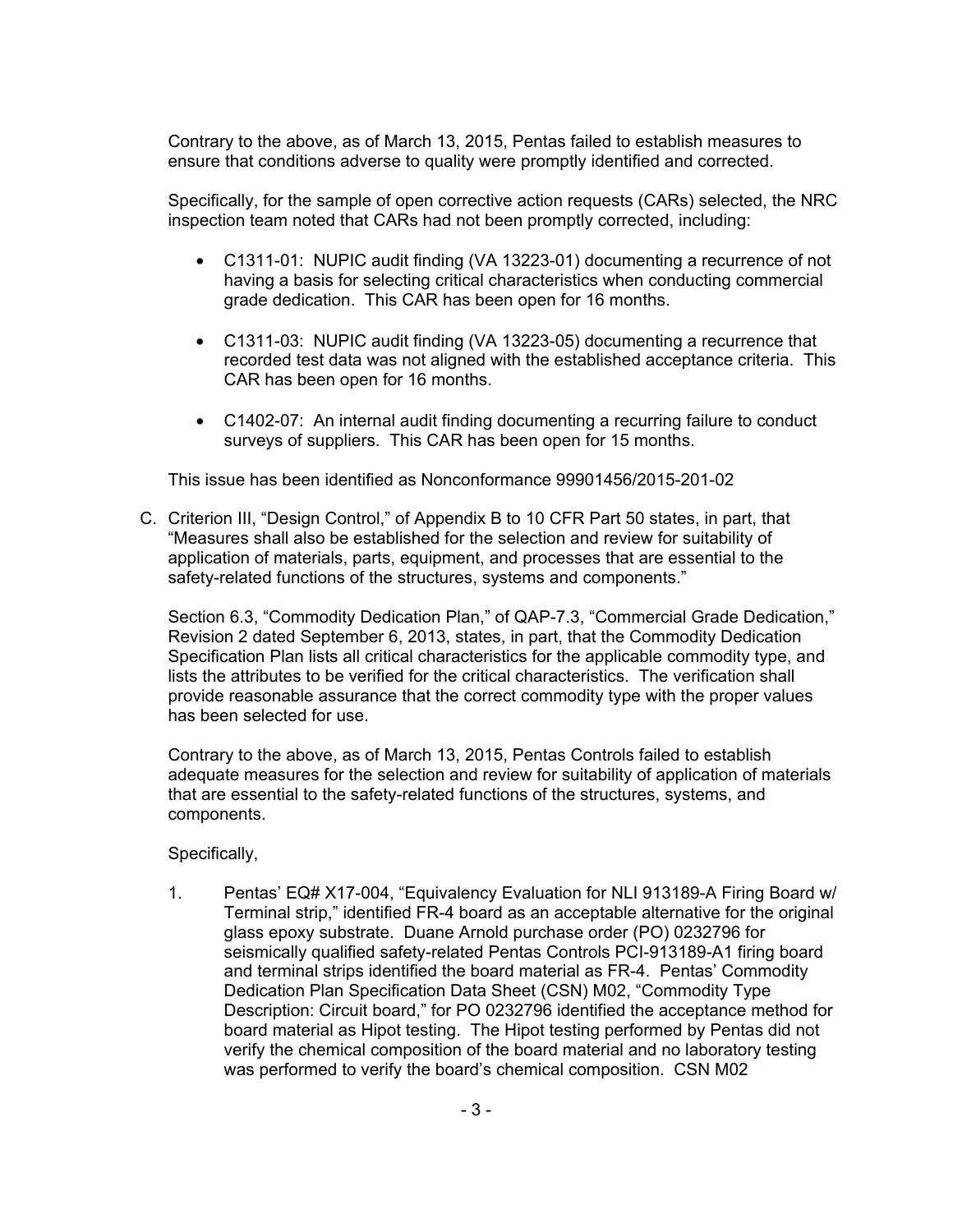acceptance method for board material did no provide reasonable assurance the circuit board material was FR-4 board as required by PO 0232796.

2. Pentas' EQ# X17-004 identified tin/lead plating as an acceptable alternative for the plating material. Duane Arnold PO 0232796 identified tin/lead as the plating material for circuit boards traces and pads. Pentas' CSN M02 for PO 0232796 identified the acceptance method for plating material as conductivity testing. The conductivity testing performed by Pentas did not verify the chemical composition of plating material and no laboratory testing was performed to verify the plating material chemical composition. CSN M02 acceptance method for plating material did not provide reasonable assurance the plating material was tin/lead board as required by PO 0232796.

This issue has been identified as Nonconformance 99901456/2015-201-03

Please provide a written statement or explanation to the U.S. Nuclear Regulatory Commission, ATTN: Document Control Desk, Washington, DC 20555-0001 with a copy to the Chief, Mechanical Vendor Inspection Branch, Division of Construction and Operational Programs, Office of New Reactors, within 30 days of the date of the letter transmitting this notice of nonconformance. This reply should be clearly marked as a "Reply to a Notice of Nonconformance" and should include for each noncompliance: (1) the reason for the noncompliance, or if contested, the basis for disputing the noncompliance, (2) the corrective steps that have been taken and the results achieved, (3) the corrective steps that will be taken to avoid noncompliances, and (4) the date when your corrective action will be completed. Where good cause is shown, consideration will be given to extending the response time.

Because your response will be made available electronically for public inspection in the NRC Public Document Room or from the NRC's document system (Agencywide Documents Access Management System), accessible from the NRC Web site at http://www.nrc.gov/reading-rm/adams.html, to the extent possible, it should not include any personal privacy, proprietary, or Safeguards Information so that it can be made available to the public without redaction. If personal privacy or proprietary information is necessary to provide an acceptable response, then please provide a bracketed copy of your response that identifies the information that should be protected and a redacted copy of your response that deletes such information. If you request withholding of such material, you must specifically identify the portions of your response that you seek to have withheld and provide in detail the bases for your claim of withholding (e.g., explain why the disclosure of information will create an unwarranted invasion of personal privacy or provide the information required by 10 CFR 2.390(b) to support a request for withholding confidential commercial or financial information). If Safeguards Information is necessary to provide an acceptable response, please provide the level of protection described in 10 CFR 73.21, "Protection of Safeguards Information: Performance Requirements."

Dated this 20th day of April 2015.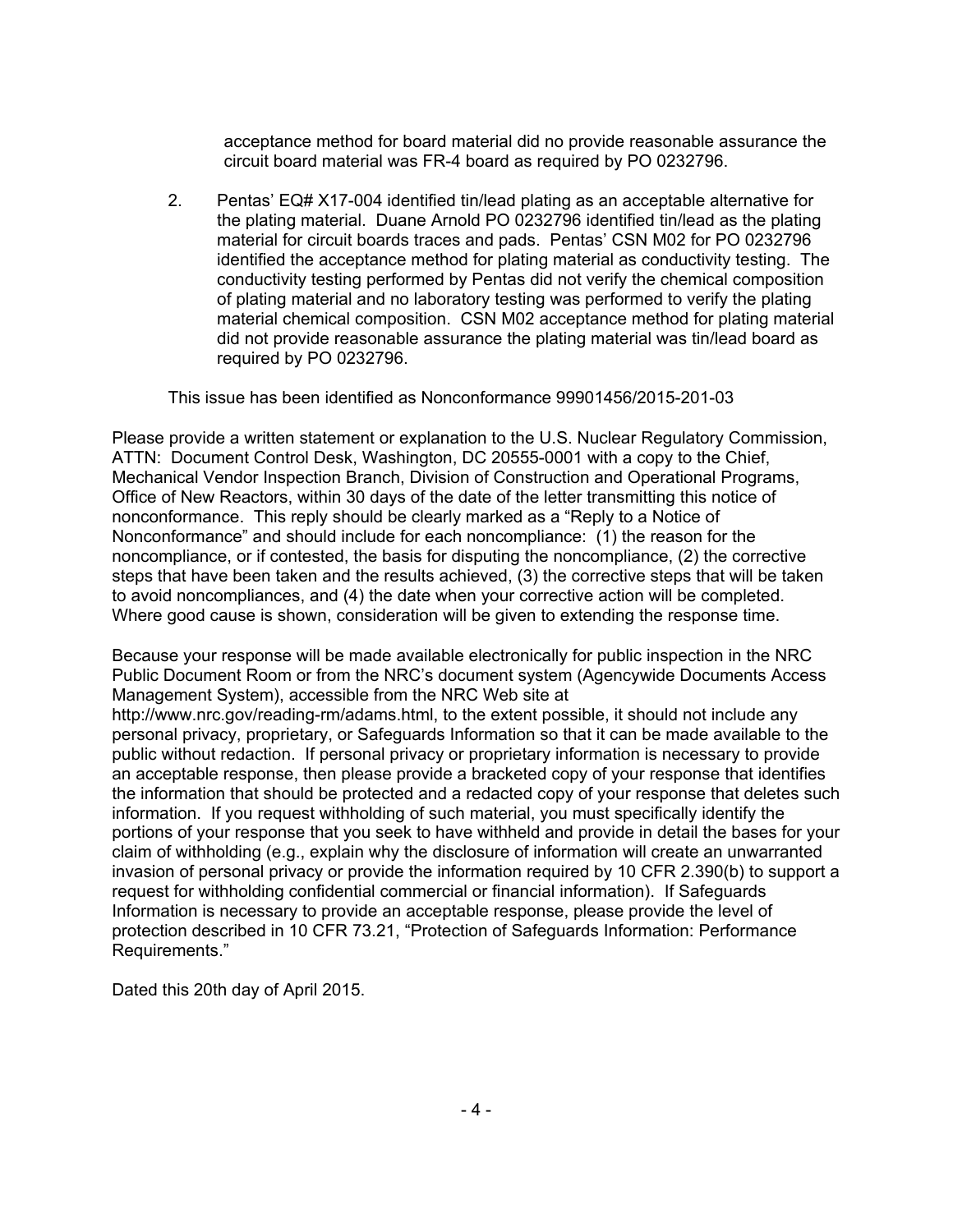#### **U.S. NUCLEAR REGULATORY COMMISSION OFFICE OF NEW REACTORS DIVISION OF CONSTRUCTION INSPECTION AND OPERATIONAL PROGRAMS VENDOR INSPECTION REPORT**

| Docket No.:                       | 99901456                                                                                                                                                                                                                                                                                                                                                                                                           |                                                                  |                    |  |
|-----------------------------------|--------------------------------------------------------------------------------------------------------------------------------------------------------------------------------------------------------------------------------------------------------------------------------------------------------------------------------------------------------------------------------------------------------------------|------------------------------------------------------------------|--------------------|--|
| Report No.:                       | 99901456/2015-201                                                                                                                                                                                                                                                                                                                                                                                                  |                                                                  |                    |  |
| Vendor:                           | Pentas Controls, LLC<br>20650 North 29th Place #106<br>Phoenix, AZ 85050                                                                                                                                                                                                                                                                                                                                           |                                                                  |                    |  |
| <b>Vendor Contact:</b>            | Mr. Robert Prigmore<br><b>Quality Assurance Director</b>                                                                                                                                                                                                                                                                                                                                                           |                                                                  |                    |  |
| <b>Nuclear Industry Activity:</b> | Pentas offers several services for the nuclear power industry<br>including: commercial grade dedication, seismic qualification,<br>sourcing of obsolete and hard to find parts, I&C lab providing<br>repair, refurbishment & reverse engineering, testing &<br>troubleshooting, Upgrades to existing equipment, and design of<br>new products to meet the ever changing needs of the power<br>generation industry. |                                                                  |                    |  |
| <b>Inspection Dates:</b>          | March 9-13, 2015                                                                                                                                                                                                                                                                                                                                                                                                   |                                                                  |                    |  |
| Inspectors:<br>Management         | Jonathan Ortega<br><b>Brent Clarke</b><br>Paul Prescott<br>Aaron Armstrong                                                                                                                                                                                                                                                                                                                                         | NRO/DCIP/MVIB<br>NRO/DCIP/MVIB<br>NRO/DCIP/QVIB<br>NRO/DCIP/QVIB | <b>Team Leader</b> |  |
| Representation                    | Kerri Kavanagh                                                                                                                                                                                                                                                                                                                                                                                                     | Chief, NRO/DCIP/QVIB                                             |                    |  |
| Approved by:                      | Edward H. Roach, Chief<br>Mechanical Vendor Inspection Branch<br>Division of Construction Inspection<br>and Operational Programs<br><b>Office of New Reactors</b>                                                                                                                                                                                                                                                  |                                                                  |                    |  |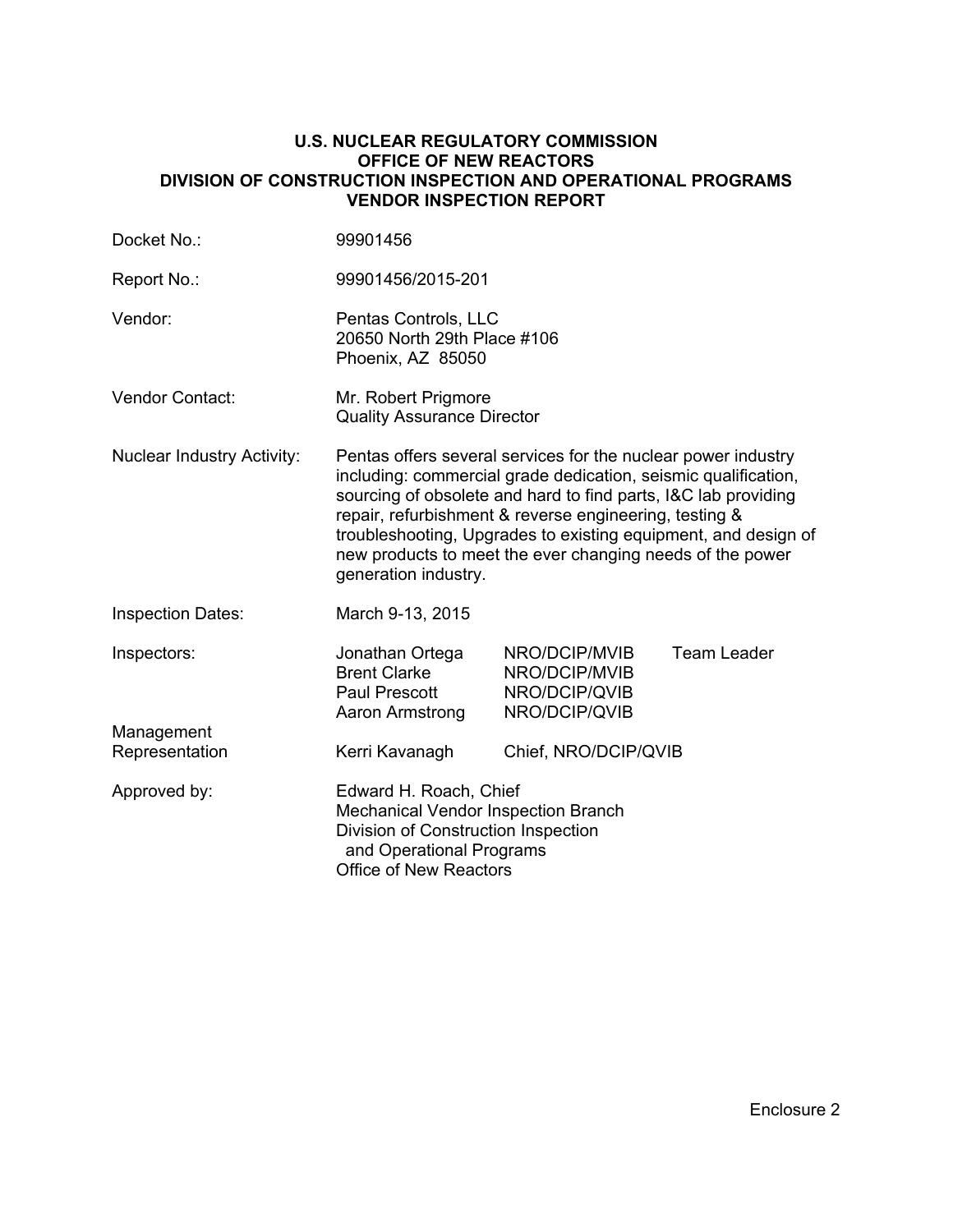# **EXECUTIVE SUMMARY**

#### Pentas Controls, LLC 99901456/2015-201

The U.S. Nuclear Regulatory Commission (NRC) staff conducted a vendor inspection at the Pentas Controls, LLC (Pentas) facility to verify that it had implemented an adequate quality assurance (QA) program that complies with the requirements of Appendix B, "Quality Assurance Criteria for Nuclear Power Plants and Fuel Reprocessing Plants," to Title 10 of the *Code of Federal Regulations* (10 CFR) Part 50, "Domestic Licensing of Production and Utilization Facilities." The NRC inspection team conducted the inspection from March 9-13, 2015. This was the first NRC inspection at Pentas' facility.

This technically focused inspection specifically evaluated Pentas' implementation of quality activities associated with electronic components. These items are repaired or refurbished, and tested in accordance with industry codes and standards for currently operating reactors.

Some of the specific activities observed by the NRC inspection team included:

- Functional test for a Woodward 9903-109 EGM Governor Control
- Set-up and conduct of a 50-hour burn-in test for a KRUG 315101 Annunciator Output Card
- Receipt inspection tests for Vishay/Sprague aluminum electrolytic capacitors (4)
- Receipt inspection tests for Kemet ceramic capacitors (4)
- Functional test for a GE 9T66Y988 Power Supply

The following regulations served as the bases for the NRC inspection:

- Appendix B to 10 CFR Part 50
- 10 CFR Part 21

During the course of this inspection, the NRC inspection team implemented Inspection Procedure (IP) 43003, "Reactive Inspections of Nuclear Vendors" supplemented as needed by IP 43002, "Routine Vendor Inspections," IP 43004, "Inspection of Commercial-Grade Dedication Programs," and IP 36100, "Inspection of 10 CFR Part 21 and Programs for Reporting Defects and Noncompliance."

The information below summarizes the results of this inspection.

### Nonconforming Material, Parts, and Components

The NRC inspection team issued Nonconformance 99901456/2015-201-01 in association with Pentas' failure to implement the regulatory requirements of Criterion XV, "Nonconforming Materials, Parts, or Components," in Appendix B to 10 CFR Part 50. Nonconformance 99901456/2015-201-01 cites Pentas for failing to ensure measures were established to control materials, parts, or components which do not conform to requirements in order to prevent their inadvertent use or installation. Specifically, four items that Pentas approved during final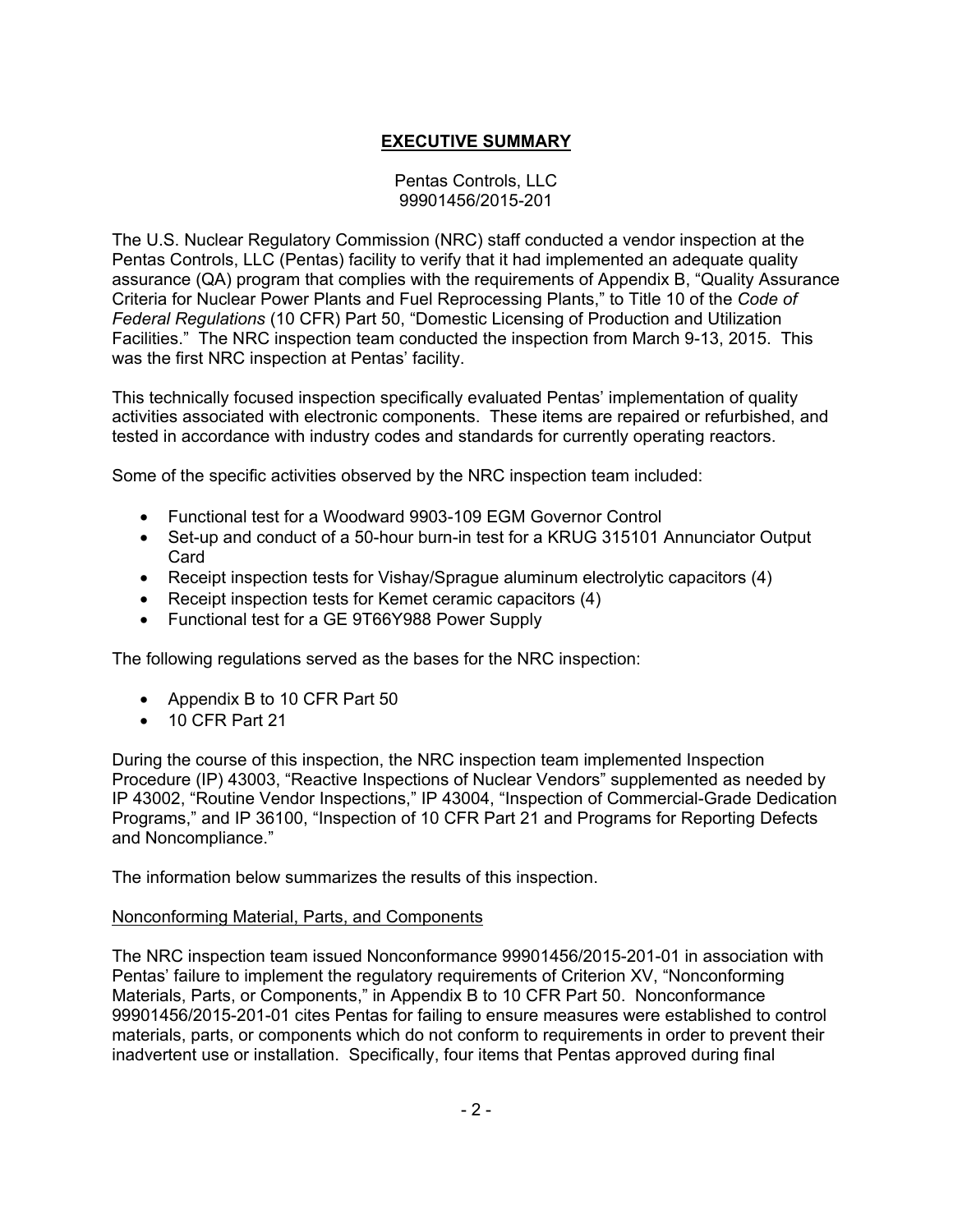inspection were shipped to customers without verification and/or closure of the nonconforming condition by the QA Director. Further, a Fluke 87 Multimeter was found in the designated segregation area with 'Hold tags' attached but with no NCR generated to evaluate the nonconforming condition. As a result of not generating the NCR, Pentas failed to verify where this equipment was previously used and failed to perform an evaluation to validate if the readings provided by the affected equipment were within the calibrated range. Finally, approximately 30 items physically located in the designated segregation area did not have 'Hold tags' attached to them or open NCR to document the nonconforming condition. Many of these items were actually conforming but were stored with nonconforming items in a manner that could allow the inadvertent use or installation of nonconforming items.

### Corrective Action

The NRC inspection team issued Nonconformance 99901456/2015-201-02 in association with Pentas' failure to implement the regulatory requirements of Criterion XVI, "Corrective Actions," in Appendix B to 10 CFR Part 50. Nonconformance 99901456/2015-201-02 cites Pentas for failing to ensure that conditions adverse to quality were promptly identified and corrected. Specifically, two CARs related to NUPIC audit findings and one CAR related to an internal audit finding have been open in excess of 15 months without documented corrective actions.

## Commercial Grade Dedication

The NRC inspection team issued Nonconformance 99901456/2015-202-03 in association with Pentas' failure to implement the regulatory requirements of Criterion III, "Design Control," in Appendix B to 10 CFR Part 50. Nonconformance 99901456/2015-202-03 cites Pentas for failing to identify appropriate acceptance methods for the dedication of a circuit board. Specifically, Pentas' acceptance methods for FR-4 circuit board material and plating material failed to provide reasonable assurance that FR-4 circuit board material and tin/lead plating material was supplied for Duane Arnold's PO 0232796 in order to maintain the seismic qualification of the safety-related Pentas Controls PCI-913189-A1 firing board and terminal strips.

### Other Inspection Areas

The NRC inspection team determined that Pentas is implementing its programs for indoctrination/training, oversight of suppliers, control of measuring and test equipment, inspection, traceability, and audits in accordance with the applicable regulatory requirements of Appendix B to 10 CFR Part 50. Based on the limited sample of documents reviewed and activities observed, the NRC inspection team also determined that Pentas is implementing its policies and procedures associated with these programs. No findings of significance were identified.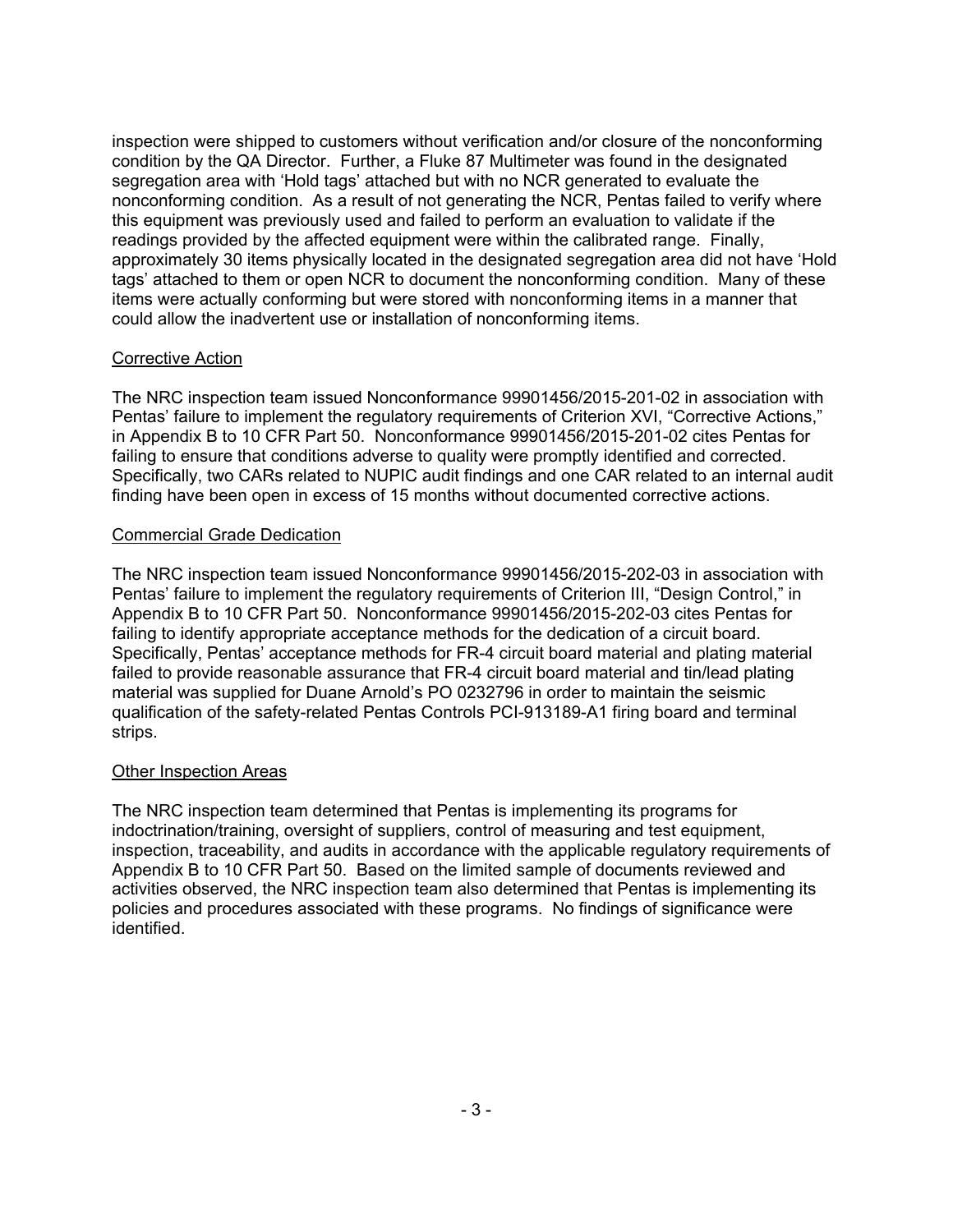## **REPORT DETAILS**

## 1. Part 21

## a. Inspection Scope

The NRC inspection team reviewed Pentas Controls' (Pentas) policies and implementing procedures that govern its 10 CFR Part 21, "Reporting of Defects and Noncompliance," program to verify that the requirements had been effectively implemented for evaluating deviations and failures to comply. The NRC inspection team reviewed Pentas procedures that govern corrective actions, the control and correction of nonconforming items, as well as interviewed quality assurance staff members and engineers, to verify an adequate and direct connection to the 10 CFR Part 21 program, and compliance with regulatory requirements. Additionally, the inspectors reviewed and evaluated postings for compliance with 10 CFR 21.6, "Posting Requirements."

The attachment to this inspection report lists the documents reviewed by the NRC inspection team.

#### b. Observations and Findings

No findings of significance were identified.

c. Conclusion

The NRC inspection team determined that the implementation of the Pentas program for 10 CFR Part 21 was consistent with the regulatory requirements of 10 CFR Part 21. No findings of significance were identified.

### 2. Nonconforming Materials, Parts, or Components

### a. Inspection Scope

The NRC inspection team reviewed Pentas' policies and implementing procedures that govern the control of nonconformances to verify compliance with the requirements of Criterion XV, "Nonconforming Materials, Parts, or Components," in Appendix B to 10 CFR Part 50.

For the sample of nonconformance reports (NCRs) reviewed, the NRC inspection team verified that Pentas implemented an adequate program to assess and control nonconforming items, including appropriate identification, documentation, segregation, evaluation, and disposition of these items. This process properly applies the principles of acceptable, repair, rework, hold, scrap, or use-as-is, and it provides for the necessary technical justifications to be adequately supported and properly documented. The NRC inspection team also toured the shop floor to verify that there were designated areas to segregate and control the various classes of nonconforming materials.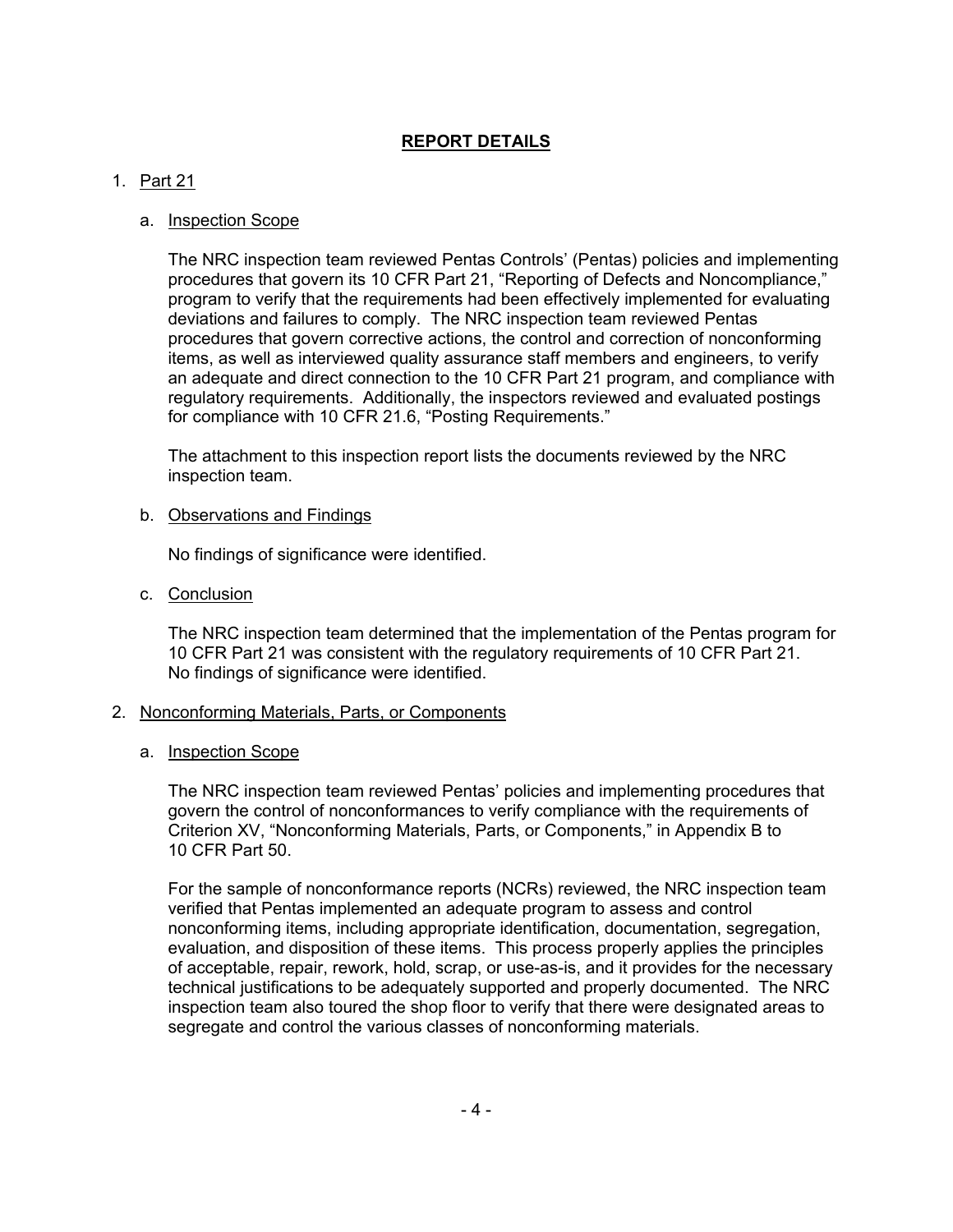The NRC inspection team discussed the nonconformance program with Pentas management and technical staff. The attachment to this inspection report lists the documents reviewed by the NRC inspection team.

#### b. Observations and Findings

During the review of NCRs, the NRC inspection team found four open NCR's for safetyrelated components that have already been shipped to customers. The NRC inspection team did not find any objective evidence to verify if the nonconforming conditions associated with these NCRs were adequately evaluated and closed as required by Pentas procedure QAP 15.0, "Nonconformance Reporting and Corrective Action." During the evaluation of the NCRs, the NRC inspection team requested the certificate of conformance (CoC) associated with these items that were shipped by Pentas. After discussions with Pentas' staff and verification of the CoCs, the NRC inspection team noted that the CoCs stated that the items comply with the requirements of the purchase order (PO) and the CoCs were approved by Pentas. During the inspection, the NRC inspection team was unable to validate the authenticity of the CoCs because there was no objective evidence of the actions taken by Pentas correcting and verifying the nonconforming condition(s). The NRC inspection team identified this issue as an example of NON 99901456/2015-201-01 for Pentas' failure to file the NCR upon completion of verification of the corrective action, closing the nonconforming condition. During the inspection, Pentas opened CAR No. C1503-01 to address this issue.

During the evaluation of how Pentas segregates nonconforming items, the NRC inspection team observed a Pentas Fluke 87 Multimeter (ID: PCI-022) that had a 'Hold tag' attached. It was determined that there was no open NCR related to this multimeter although it had been assigned a 'Hold tag' on June 12, 2014. Section 6.4.2.1 of Pentas QAP 12.0, states, in part, that "When M&TE is found to be out of calibration…remove the equipment from service, segregate it from acceptable M&TE, and initiate a Nonconformance Report in accordance with QAP 15.0…An evaluation shall be made and documented of the validity of previous inspection or test results and of the acceptability of items previously inspected or tested using out of tolerance M&TE. The Logistics Manager shall note the NCR number on the M&TE Log for subject M&TE." The NRC inspection team determined that as a result of not generating the NCR, Pentas failed to perform an evaluation to verify where this instrument was previously used and if the reading provided by the affected instrument was within the calibrated range. The NRC inspection team identified this issue as an example of Nonconformance 99901456/2015-201-01 for Pentas' failure to generate an NCR for equipment placed in the M&TE hold area as required by section 6.4.2.1 of QAP 15.0.

The NRC inspection team observed approximately 30 items that were stored in the designated NCR segregation area that had no 'Hold tags' and were not entered into the Pentas Nonconformance/Corrective Action Report Control Log. After further conversations with Pentas' staff, the NRC inspection team found that many of those items were actually conforming items. The NRC inspection teams determined that these items were stored in the segregated area with nonconforming items in a manner that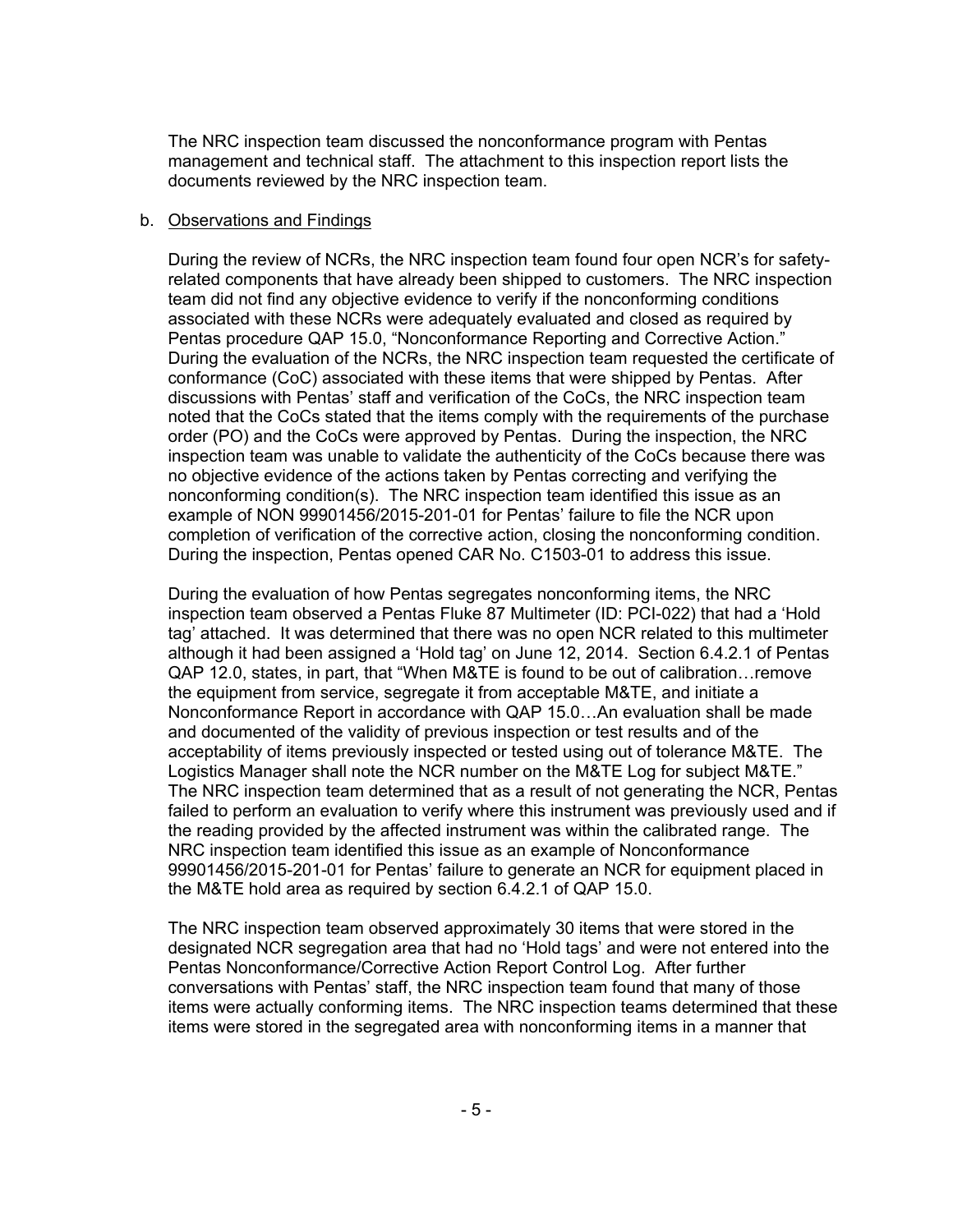could allow the inadvertent use and installation of nonconforming items. The NRC inspection team identified this issue as an example of

Nonconformance 99901456/2015-201-01 for Pentas' failure to adequately segregate nonconforming items to prevent the inadvertent use and installation of nonconforming items.

#### c. Conclusion

The NRC inspection team issued Nonconformance 99901456/2015-201-01 in association with Pentas' failure to implement the regulatory requirements of Criterion XV, "Nonconforming Materials, Parts, or Components," in Appendix B to 10 CFR Part 50. Nonconformance 99901456/2015-201-01 cites Pentas for failing to ensure measures were established to control materials, parts, or components which do not conform to requirements in order to prevent their inadvertent use or installation. Specifically, four items that Pentas approved during final inspection were shipped to customers without verification and/or closure of the nonconforming condition by the QA Director. Further, a Fluke 87 Multimeter was found in the designated segregation area with 'Hold tag' attached but with no NCR generated to evaluate the nonconforming condition. As a result of not generating the NCR, Pentas failed to verify where this instrument was previously used and failed to perform an evaluation to validate if the readings provided by the affected instrument were within the calibrated range. Finally, approximately 30 items physically located in the designated segregation area did not have 'Hold tags' attached to them or open NCR to document the nonconforming condition. Many of these items were actually conforming but were stored with nonconforming items in a manner that could allow the inadvertent use or installation of nonconforming items.

#### 3. Corrective Action

### a. **Inspection Scope**

The NRC inspection team reviewed Pentas policies and implementing procedures that govern the Corrective Action Program (CAP) to verify compliance with the requirements of Criterion XVI, "Corrective Action," in Appendix B to 10 CFR Part 50. The NRC inspection team reviewed a sample of corrective action reports (CARs) to verify the adequacy of Pentas' implementation and control of CAP. The NRC inspection team discussed the CAP with Pentas management and staff. The attachment to this inspection report lists the documents reviewed by the NRC inspection team.

#### b. Observations and Findings

During the review of CARs, the NRC inspection team noted that CAR No. C1311-01, dated November 8, 2013 documents a Nuclear Procurement Issues Committee (NUPIC) finding that was generated as a result of audit VA 13223-01. CAR No. C1311-01 states that Pentas documentation does not include the basis for selecting critical characteristics when conducting commercial grade dedication. This CAR has been open for 16 months. Also, CAR No. C1311-03, dated November 8, 2013, documents another finding issued by NUPIC that was generated as a result of audit VA 13223-05. CAR No. C1311-03 states that Pentas documentation that recorded test data was not aligned with the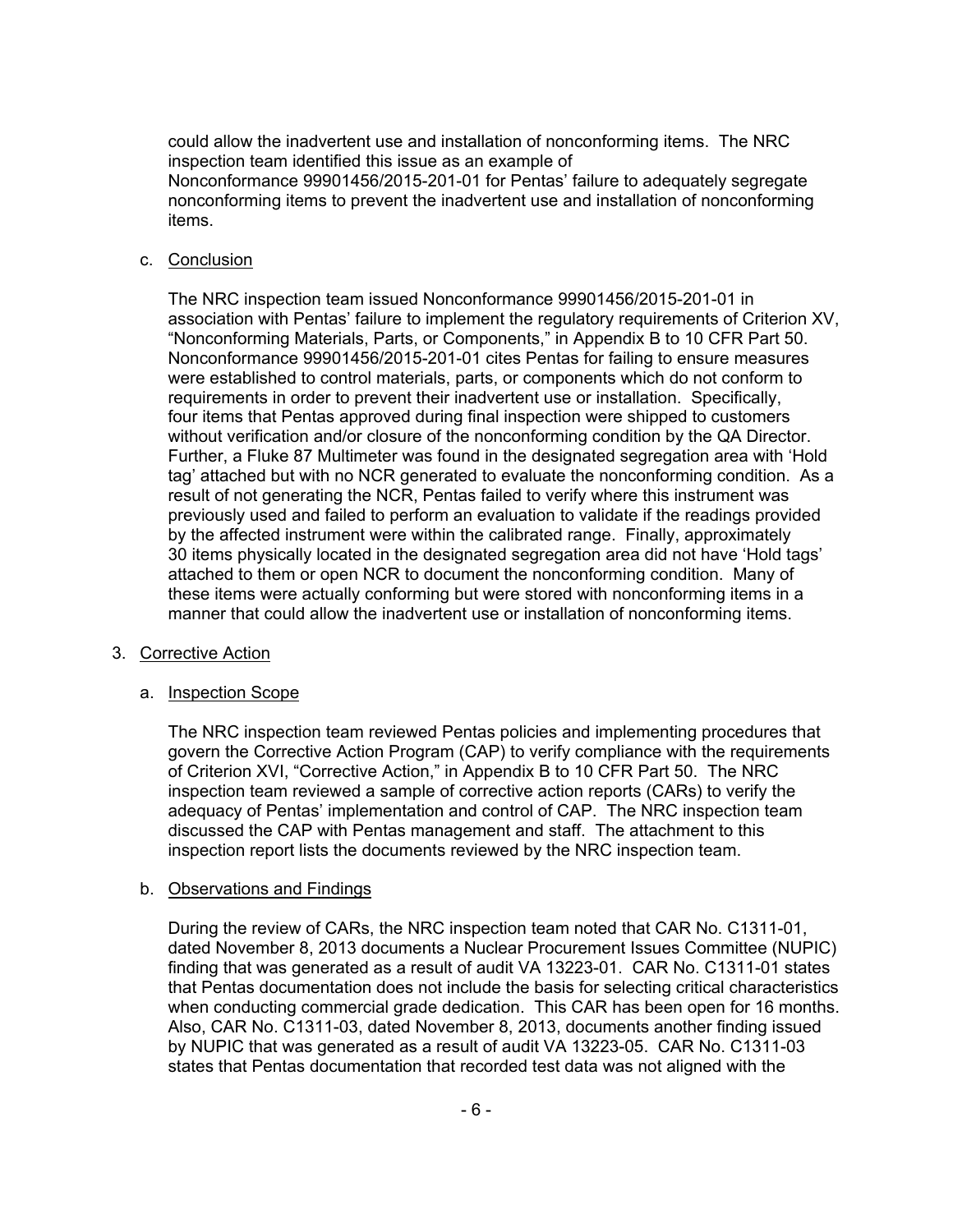established acceptance criteria. This CAR has also been open for 16 months. Further, CAR No. C1402-07, dated February 15, 2014, was generated as a result of an internal audit. CAR No. C1402-07 states that Pentas has a recurring finding as a result of their failure to conduct surveys of suppliers. This CAR has been open for 15 months.

Section 6.2.1 of Pentas QAP 16.0, "Corrective Action," states that "Conditions adverse to quality, including significant conditions adverse to quality, shall be identified promptly and corrected as soon as practical." The NRC inspection team issued Nonconformance 99901456/2015-201-02 for Pentas' failure to take prompt action to evaluate and correct these conditions adverse to quality as soon as practical. During the inspection, Pentas generated CAR No. C1503-01 to address this issue.

#### c. Conclusion

The NRC inspection team issued Nonconformance 99901456/2015-201-02 in association with Pentas' failure to implement the regulatory requirements of Criterion XVI, "Corrective Actions," in Appendix B to 10 CFR Part 50. Nonconformance 99901456/2015-201-02 cites Pentas for failing to ensure that conditions adverse to quality were promptly identified and corrected. Specifically, two CARs related to NUPIC audit findings and one CAR related to an internal audit finding have been open in excess of 15 months without documented corrective actions.

#### 4. Commercial Grade dedication

#### a) Inspection Scope

The NRC inspection team reviewed Pentas' policies and implementing procedures that govern the design control programs to verify their compliance with the regulatory requirements of Criterion III, "Design Control," in Appendix B to 10 CFR Part 50. The inspectors reviewed procedures, work packages, shop drawings, and observed in process testing to determine whether the design control process was performed in a planned, controlled, and orderly manner.

The NRC inspection team also reviewed Pentas' quality procedure QAP 7.3, "Commercial Grade Dedication," which provides the methodology for the dedication of items procured as commercial grade that are dedicated for use in nuclear safety-related applications by evaluation of the commercial grade item's ability to meet the requirements of technical specifications. The NRC inspection team reviewed dedication packages, dedication plans, and the criteria for the selection of critical characteristics, and the selection of acceptance methods to verify that Pentas was effectively implementing its commercial grade dedication process. The NRC inspection team also reviewed the dedication of calibration services to verify how Pentas developed its commercial-grade dedication plan for third-party calibration services.

The NRC inspection team discussed the design control and commercial-grade dedication programs with Pentas' management and technical staff. The attachment to this inspection report lists the documents reviewed by the NRC inspection team.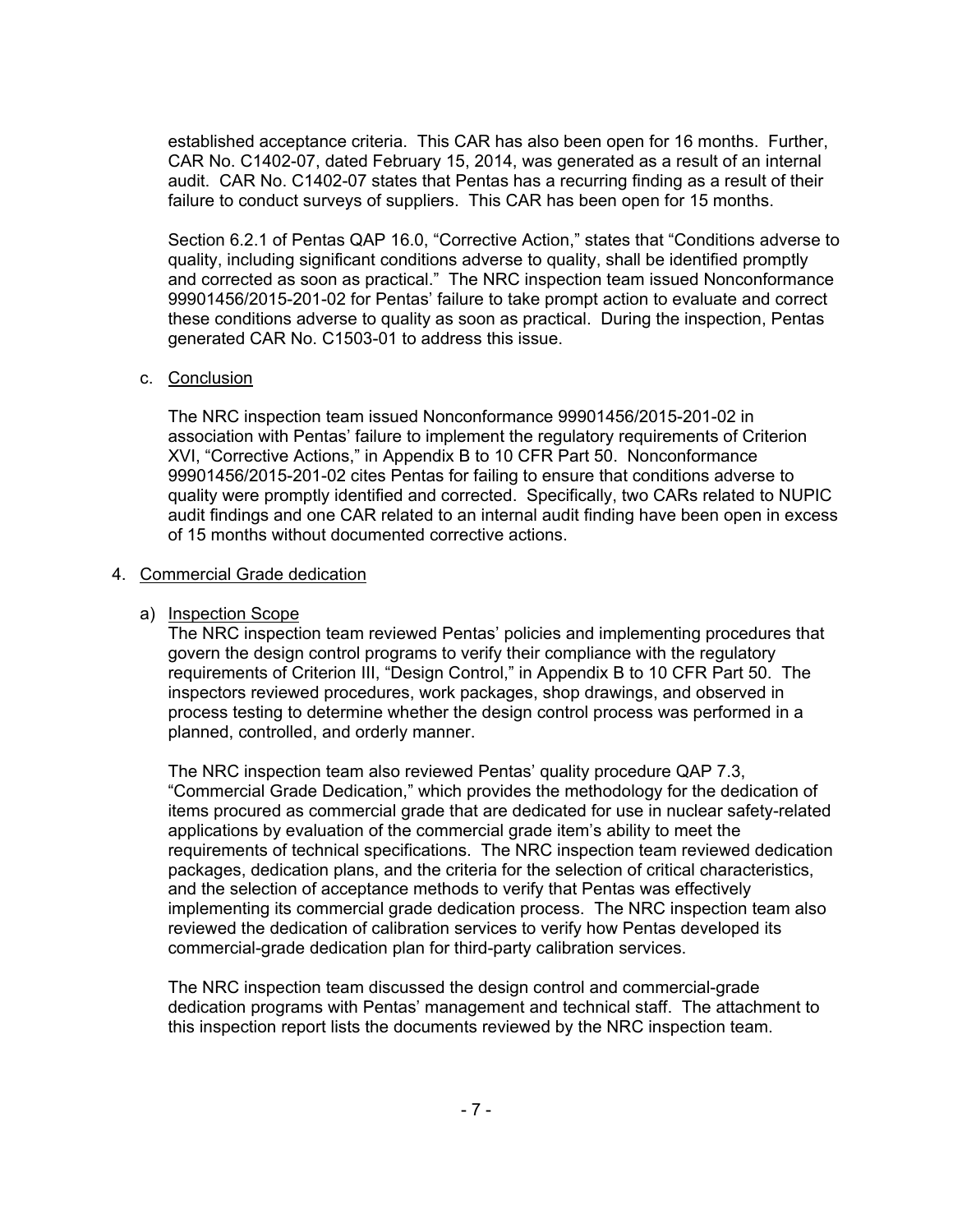#### b) Observations and Findings

The NRC inspection team reviewed completed dedication packages to verify that Pentas properly developed and implemented a plan for commercial grade items (CGIs). The NRC inspection team reviewed Pentas' EQ# X17-004, "Equivalency Evaluation for NLI 913189-A Firing Board w/ Terminal strip." The purpose of this equivalency evaluation was to evaluate differences in critical attributes between the original NLI 0000913189-1 firing board and the Pentas Controls PCI-913189-A1 Firing Board. The intent of the evaluation for EQ# X17-004 was to provide objective evidence that the Pentas Controls PCI-913189-A1 Firing Board is equivalent in form, fit, and function to the original NLI 0000913189-1 Firing Board. EQ# X17-004 identified FR-4 board as an acceptable alternative for the original glass epoxy substrate. The evaluation also identified that plating material for traces and pads are the appropriate composition of tin/lead.

Duane Arnold purchase order (PO) 0232796 for seismically qualified safety-related Pentas Controls PCI-913189-A1 firing board and terminal strips identified the board material as FR-4. Pentas' Commodity Dedication Specification Plan (CSN) M02, "Commodity Type Description: Circuit board," identified the acceptance method for circuit board material was Hipot testing. Hipot testing does not verify the chemical composition of board material and no laboratory testing was performed to verify the board's chemical composition. CSN M02 acceptance method failed to provide reasonable assurance the circuit board material was FR-4 board as specified in PO 0232796. CSN M02 also identified the required plating material as a tin/lead composition. The acceptance method selected for the tin/lead plating material was conductivity testing. Conductivity testing does not verify the chemical composition of plating material and no laboratory testing was performed to verify the plating material's chemical composition. CSN M02 acceptance method failed to provide reasonable assurance the plating material chemical composition was tin/lead as specified in PO 0232796.

Section 6.3 of QAP-7.3, states that the critical characteristics for each material, part, or component shall be selected in a manner that assures that the serviced component is equal to or better than the original component it replaces. The Commodity Dedication Plan Specification lists all critical characteristics for the applicable commodity type, and lists the attributes to be verified for the critical characteristics. The verification shall provide reasonable assurance that the correct commodity type with the proper values has been selected for use. The acceptance criteria specified by the Commodity Dedication Plan Specification should have qualitative and quantitative limits. The NRC inspection team determined that the acceptance methods used did not provide reasonable assurance to verify that the circuit board material was FR-4 and plating material was a tin/lead composition. The current acceptance methods used for circuit board material and plating materials failed to provide reasonable assurance FR-4 board and tin/lead plating material was procured in accordance with PO 0232796. The NRC inspection team determined that Pentas failed to identify appropriate acceptance methods for the dedication of print circuit boards. The NRC inspection team identified this issue as Nonconformance 99901456/2014-201-03. During the inspection, Pentas opened CAR No. C1503-07 to address this issue.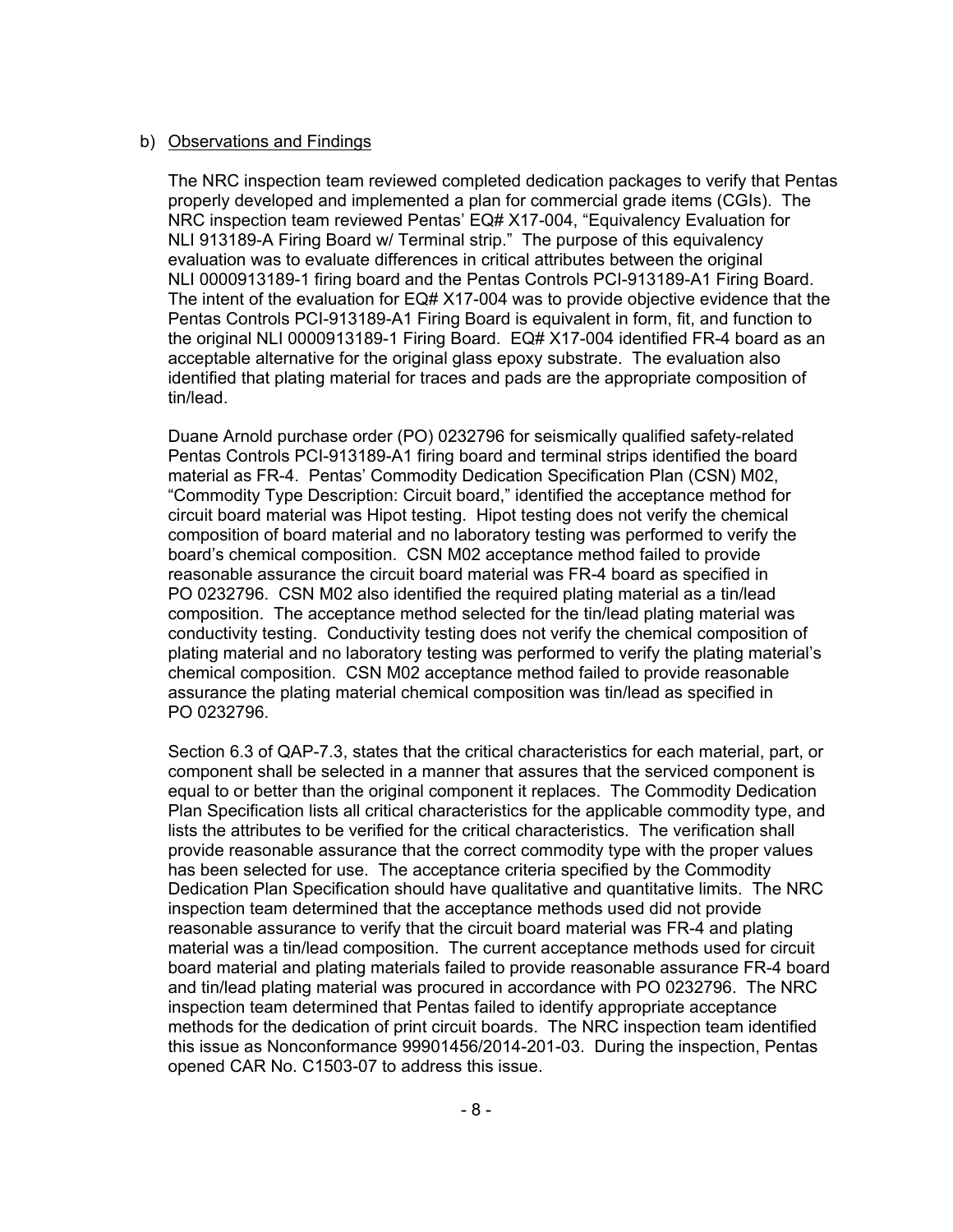### c) Conclusion

The NRC inspection team issued Nonconformance 99901456/2015-201-03 for Pentas' failure to implement the regulatory requirements of Criterion III, "Design Control," of Appendix B to 10 CFR Part 50. Nonconformance 99901456/2015-201-03 cites Pentas for failure to select appropriate acceptance methods for the dedication of print circuit boards. Specifically, Pentas Controls' EQ# X17-004 identified the required circuit board material as FR-4 and plating material as a tin/lead composition for PO 0232796. The acceptance method for verifying board material was Hipot testing. Hipot testing verifies the dielectric strength of the board, but does not verify the board material chemical composition. The acceptance method for verifying tin/lead plating material was conductivity testing. The conductivity testing for plating material verifies conductivity, but does not verify the required tin/lead plating material's chemical composition.

### 5. Organization

## a. Inspection Scope

The NRC inspection team reviewed Pentas' policies and procedures to verify that Pentas QAM-100 described and implemented its organization consistent with the regulatory requirements in Criterion I, "Organization," of Appendix B, "Quality Assurance Criteria for Nuclear Power Plants and Fuel Reprocessing Plants," to 10 CFR Part 50, "Domestic Licensing of Production and Utilization Facilities."

The NRC inspection team evaluated Pentas' organizational structure and functional relationships. In addition, the NRC inspection team verified that the organizational description addresses the organizational structure, functional responsibilities, levels of authority, and interfaces. Also, the NRC inspection team reviewed the qualifications, responsibilities, and duties of personnel performing activities affecting quality. Further, the NRC inspection team verified that personnel performing QA program implementation and verification activities have the authority, independence, and organizational freedom (independent from cost or schedule considerations) to identify quality problems, recommend solutions, and verify implementation of solutions.

In addition, the NRC inspection team discussed the organization with Pentas' management and staff. The attachment to this inspection report lists the documents reviewed by the inspectors.

### b. Observations and Findings

No findings of significance were identified.

### c. Conclusion

The NRC inspection team determined that Pentas is implementing its quality assurance program in accordance with the regulatory requirements of Criterion I in Appendix B to 10 CFR Part 50. Based on the limited sample of documents reviewed, the NRC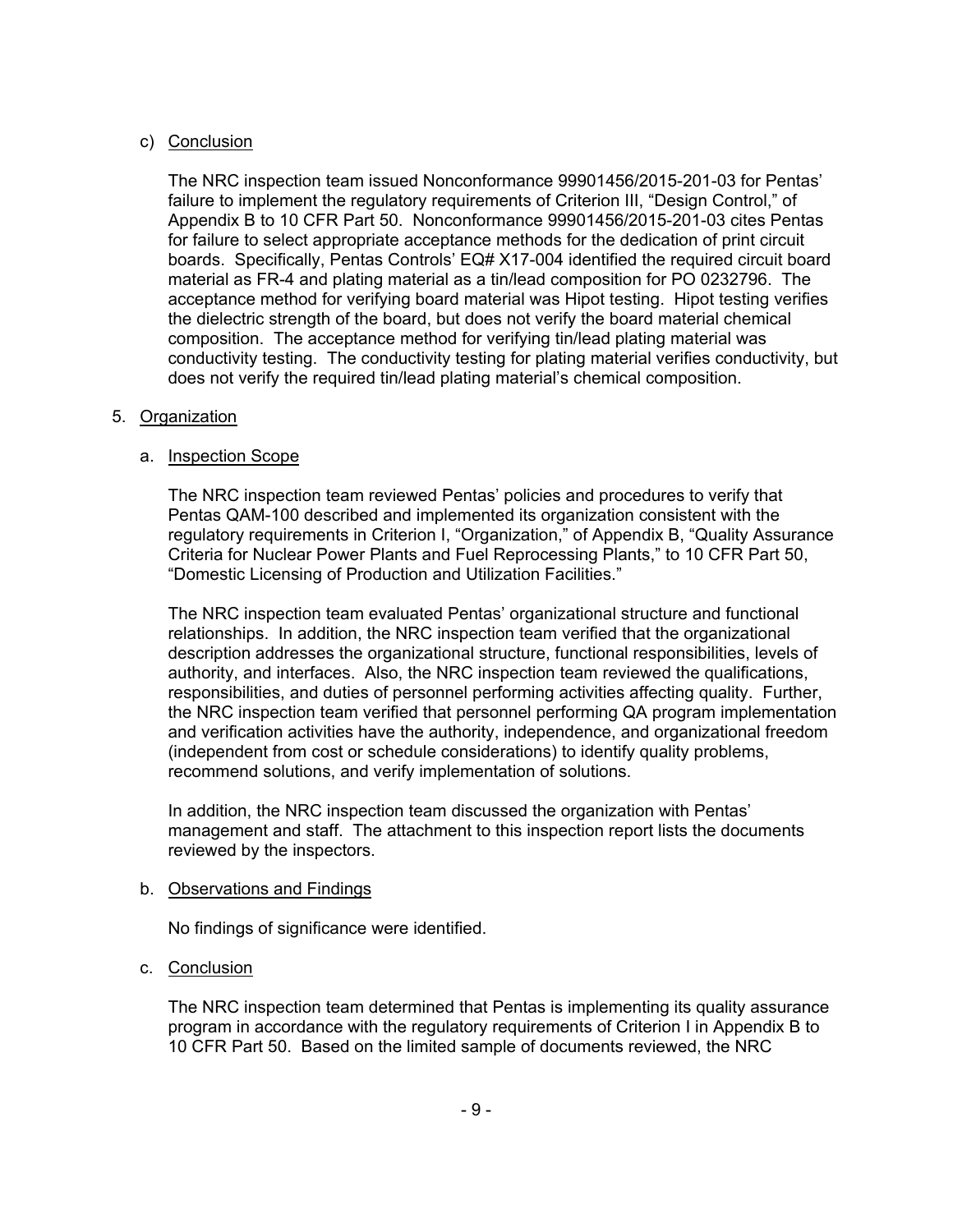inspection team also determined that Pentas is implementing its policies and procedures associated with Organization. No findings of significance were identified.

#### 6. Personnel Training and Qualification

#### a. Inspection Scope

The NRC inspection team reviewed Pentas' policies and implementing procedures that govern the training and qualification program to verify compliance with the requirements of Criterion II, "Quality Assurance Program," of Appendix B to 10 CFR Part 50.

The NRC inspection team reviewed Pentas' training plans and the system used to track training. The NRC inspection team reviewed the indoctrination, training, and qualification of lead auditors, Quality Control (QC) personnel, and inspection and testing personnel to ensure that proficiency is achieved and maintained. The NRC inspection team verified that all personnel performing activities affecting quality had completed the required training and met all the specified requirements in accordance with Pentas policies and implementing procedures.

The NRC inspection team discussed the training and qualification program with Pentas management and staff. The attachment to this inspection report lists the documents reviewed by the NRC inspection team.

#### b. Observations and Findings

No findings of significance were identified.

### c. Conclusion

The NRC inspection team determined that Pentas is implementing its indoctrination/training program in accordance with the regulatory requirements of Criterion II in Appendix B to 10 CFR Part 50. Based on the limited sample of documents reviewed, the NRC inspection team also determined that Pentas is implementing its policies and procedures associated with indoctrination/training. No findings of significance were identified.

### 7. Oversight of Suppliers

### a. Inspection Scope

The NRC inspection team reviewed Pentas' policies and implementing procedures that govern the implementation of its oversight of contracted activities and audit program to verify compliance with the requirements of Criterion IV, "Procurement Document Control," and Criterion VII, "Control of Purchased Material, Equipment, and Services," of Appendix B to 10 CFR Part 50.

The NRC inspection team reviewed a sample of POs issued by Pentas in support of several safety-related activities to verify that the requirements identified in the procedures were imposed in the applicable PO documents. The NRC inspection team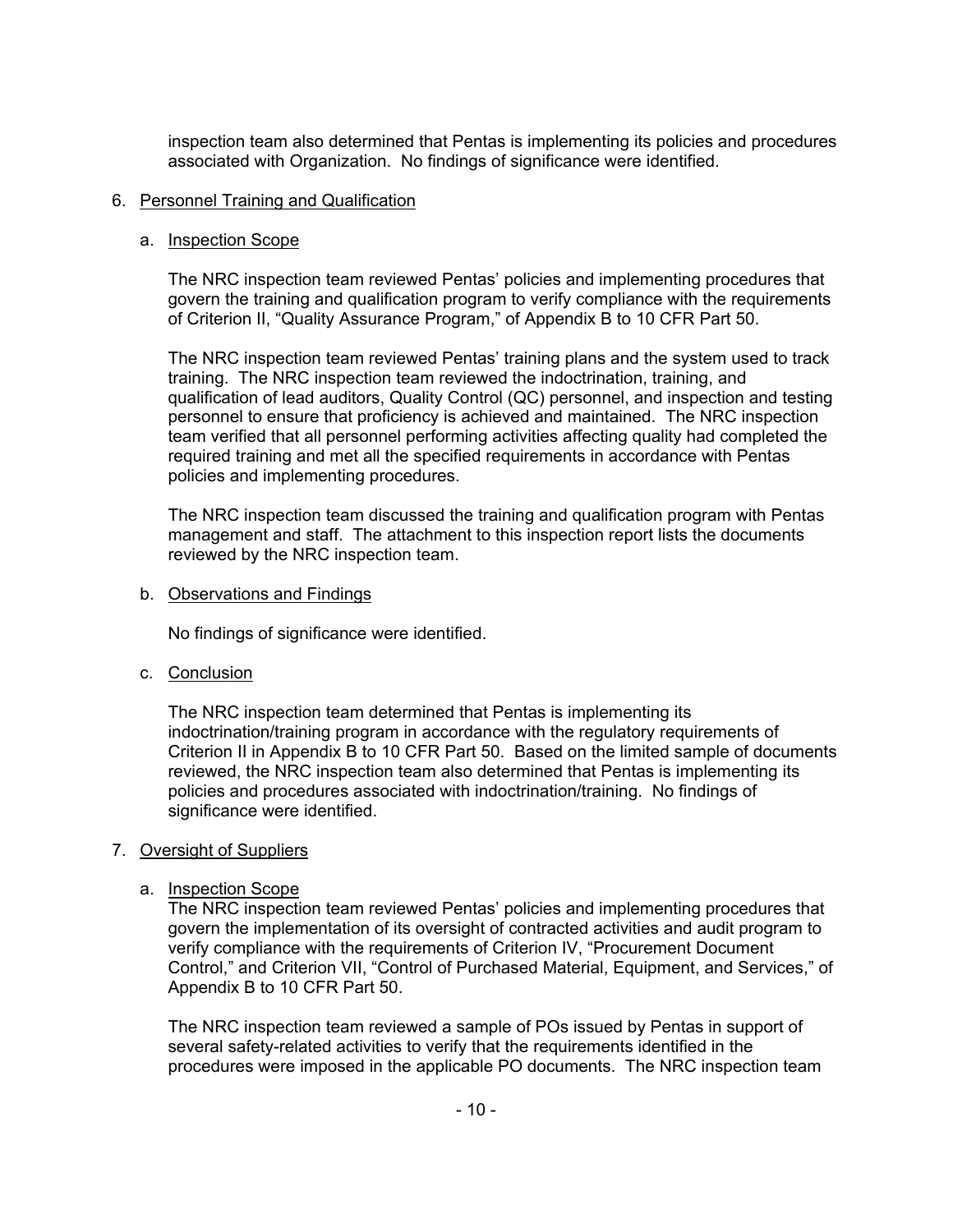verified that the Pentas' POs adequately defined contract deliverables, instructions for the disposition of a nonconformance, access rights, and provisions for the extension of contractual requirements to subcontractors. In addition, the NRC inspection team verified that all of the safety-related POs reviewed included clauses invoking the provisions of 10 CFR Part 21 and required the vendor or supplier to conduct safety-related work under its approved QA program.

The NRC inspection team reviewed Pentas' Approved Suppliers List database (ASL) to ensure that qualified and approved suppliers were listed; that authorized personnel maintained, distributed, and periodically updated the list; and that any revisions to the list were implemented following the applicable procedures. The NRC inspection team verified that the ASL documented (1) the vendor name, (2) the scope of work, (3) the approval date, and (4) the due date. The NRC inspection team also confirmed that the suppliers performing work for Pentas were appropriately listed on the ASL and that the scope of supply was documented and consistent for the activities contracted. In addition, the NRC inspection team verified that, for the sample of vendors selected, Pentas performed supplier audits as required and that the corrective actions related to these audits were implemented in a timely manner.

The NRC inspection team reviewed a sample of receipt inspection records, and external audit reports (including those conducted by third parties) to evaluate compliance and adequate implementation of Pentas' technical and oversight program requirements. In addition, the NRC inspection team reviewed a sample of audits, and auditor qualification records. Also, the NRC inspection team reviewed the disposition of corrective actions to resolve deficiencies identified by audit findings for adequacy and timeliness. The NRC inspection team confirmed that the audits are performed in accordance with the Pentas' program and regulatory requirements.

The NRC inspection team discussed the oversight of contracted activities and external audit programs with Pentas' management and technical staff. The attachment to this inspection report lists the documents reviewed by the NRC inspection team.

b. Observations and Findings

No findings of significance were identified

c. Conclusion

The NRC inspection team determined that Pentas is implementing its oversight of contracted activities in accordance with the regulatory requirements of Criterion IV, "Procurement Document Control," Criterion VII, "Control of Purchased Material, Equipment, and Services." of Appendix B to 10 CFR Part 50. Based on the limited sample of documents reviewed, the NRC inspection team also determined that Pentas is implementing its policies and procedures associated with the oversight of contracted activities. No findings of significance were identified.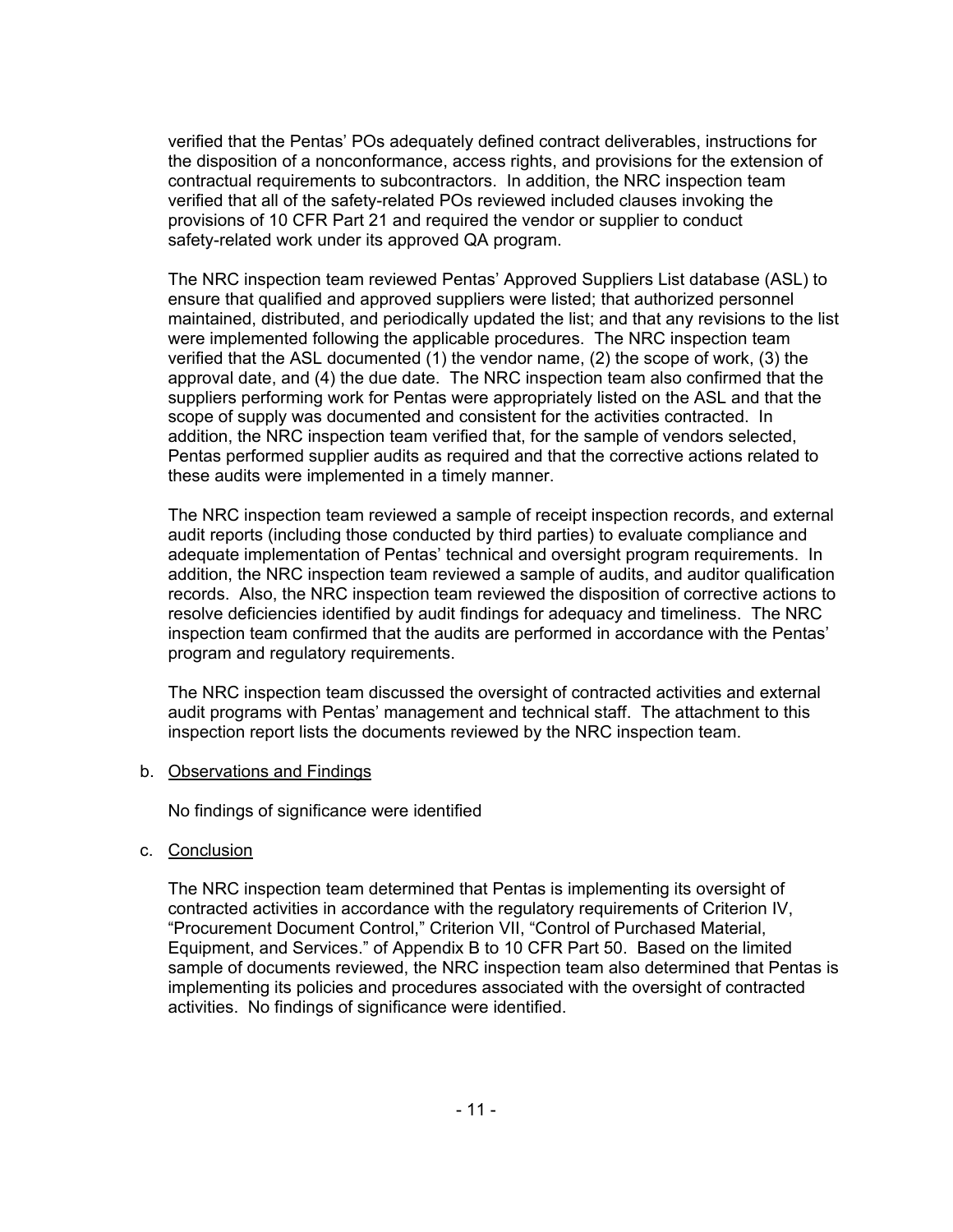### 8. Inspection

#### a. Inspection Scope

The NRC inspection team reviewed Pentas' policies and implementing procedures that govern the inspection program to verify compliance with the regulatory requirements of Criterion X, "Inspection," of Appendix B to 10 CFR Part 50.

The NRC inspection team verified that Pentas' procedures for inspection activities provided measures for the generation of inspection documents such as travelers, instructions, checklists, or other appropriate means. For a sample of inspection documents, the NRC inspection team verified that these documents included the appropriate information as required by Pentas' procedures such as the inspection date, type of observation, results of examinations and tests, the initials of the quality control (QC) inspector, and mandatory hold points were indicated and work did not proceed without appropriate approval.

The NRC inspection team discussed the inspection programs with Pentas' management and technical staff. The attachment to this inspection report lists the documents reviewed by the NRC inspection team.

#### b. Observations and Findings

No findings of significance were identified

c. Conclusion

The NRC inspection team determined that Pentas is implementing its inspection program in accordance with the regulatory requirements of Criterion X of Appendix B to 10 CFR Part 50. Based on the limited sample of documents reviewed, the NRC inspection team also determined that Pentas' is implementing its policies and procedures associated with the inspection program. No findings of significance were identified.

### 9. Traceability

#### a. Inspection Scope

The NRC inspection team reviewed Pentas' policies and implementing procedures that govern material traceability to verify compliance with the regulatory requirements of Criterion VIII, "Identification and Control of Material, Parts, and Components," of Appendix B to 10 CFR Part 50.

The NRC inspection team observed that all materials were marked with unique identifiers traceable to procurement records. This number is unique and assigned once the receipt inspection is completed. For a sample of the dedicated electrical components, the NRC inspection team observed that identification markings were: (1) traceable to the correct shop drawings, (2) markings remained legible through the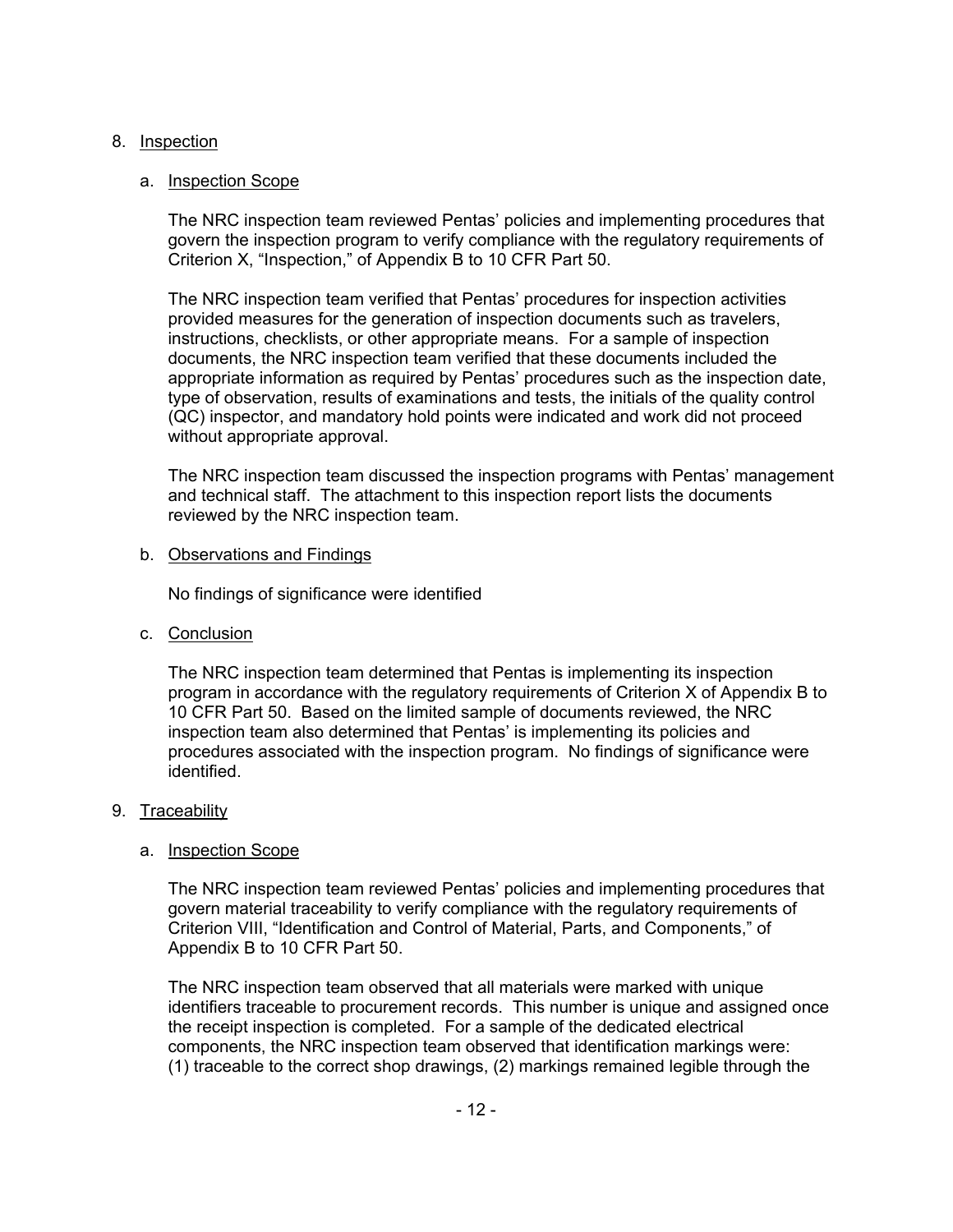manufacturing process and (3) identification were clear and legible that did not adversely affect the function or service life of components.

The NRC inspection team verified the traceability and storage of material. The NRC inspection team discussed the material traceability program with Pentas' management and technical staff. The attachment to this inspection report lists the documents reviewed by the NRC inspection team.

#### b. Observations and Findings

No findings of significance were identified.

#### c. Conclusion

The NRC inspection team determined that Pentas is implementing its material traceability program in accordance with the regulatory requirements of Criterion VIII of Appendix B to 10 CFR Part 50. Based on the limited sample of documents reviewed, the NRC inspection team also determined that Pentas is implementing its policies and procedures associated with the material traceability program. No findings of significance were identified.

#### 10. Control of Measurement and Test Equipment

#### a. Inspection Scope

The NRC inspection team reviewed Pentas' policies and implementing procedures that govern the measurement and test equipment (M&TE) program to verify compliance with the requirements of Criterion XII, "Control of Measuring and Test Equipment," of Appendix B to 10 CFR Part 50.

For a sample of M&TE (e.g., oscilloscope, multimeter, scope meter, etc.), the NRC inspection team determined that they had the appropriate calibration stickers with the respective calibration service and current calibration dates including the calibration due date. The NRC inspection team also verified that the M&TE had been calibrated, adjusted, and maintained at prescribed intervals. In addition, the NRC inspection team verified that the calibration records indicated the "as-found" or "as-left" conditions, accuracy required, calibration results, calibration dates, owner of the calibration services, and the due date for recalibration. The NRC inspection team also verified that the selected M&TE was calibrated using procedures traceable to known industry standards including those outsourced for calibration. All M&TE equipment was traceable with a unique Pentas Operations ID number. The ID number is traced and can be retrieved using an Excel M&TE log which contains all of the information regarding the calibration of the item.

The NRC inspection team performed a walk down to ensure that equipment located in the M&TE storage area, the M&TE hold area, and the fabrication shop were labeled, handled, and stored in a manner that indicated the calibration status of the instrument and ensured its traceability to calibration test data.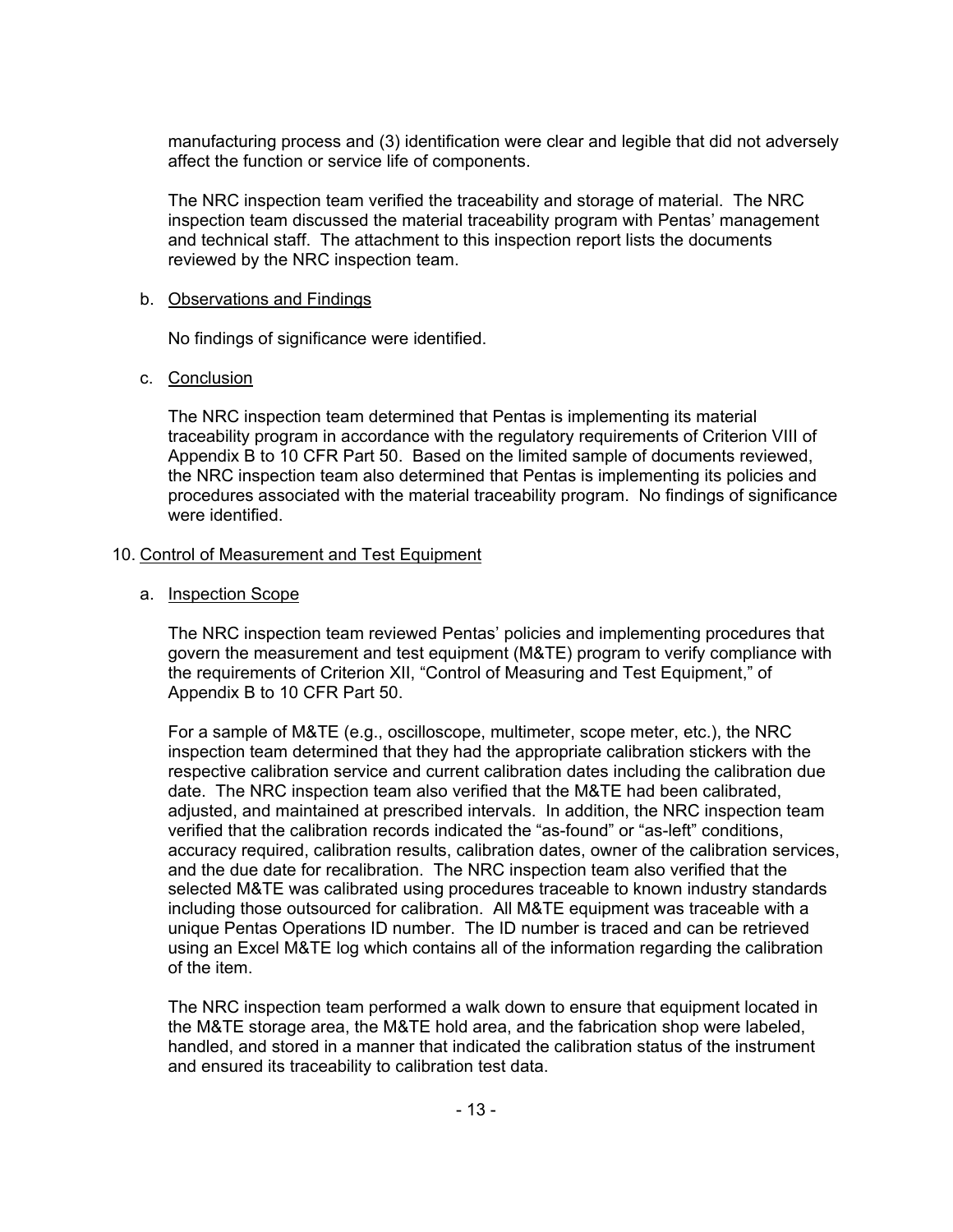The NRC inspection team discussed the M&TE program with Pentas' management and staff. The attachment to this inspection report lists the documents reviewed by the inspection team.

#### b. Observations and Findings

No findings associated with the implementation of M&TE program were found. During the inspection of how nonconforming items are been segregated by Pentas the NRC inspection team found an M&TE instrument (Fluke 87 multimeter) that was out of calibration but no evaluation was performed to verify were this instrument was used. Nonconformance 99901456/2015-201-01 cites Pentas for failing to generate an NCR for equipment placed in the M&TE hold area as required by section 6.4.2.1 of QAP 12.0, "Control of Measuring and Test Equipment." This issue is been discussed in Section 1, "Nonconforming Material, Parts, and Components," of this report.

#### c. Conclusion

The NRC inspection team determined that with the exception of Nonconformance 99901456/2015-201-01 Pentas is implementing its M&TE program in accordance with the regulatory requirements of Criterion XII of Appendix B to 10 CFR Part 50. Nonconformance 99901456/2015-201-01 cites Pentas for failing to generate an NCR for equipment placed in the M&TE hold area as required by section 6.4.2.1 of QAP 12.0.

#### 11. Internal Audits

#### a. Inspection Scope

The NRC inspection team reviewed Pentas' policies and implementing procedures that govern the internal audit program to verify compliance with the requirements of Criterion XVIII, "Audits," in Appendix B to 10 CFR Part 50.

The NRC inspection team reviewed a sample of internal audits and the qualifications of the contracted auditors to verify the implementation of the Pentas' audit program. The NRC inspection team also reviewed the disposition of audit findings for adequacy and timeliness.

The NRC inspection team discussed the internal audit program with Pentas' management and staff. The attachment to this inspection report lists the documents reviewed by the inspection team.

#### b. Observations and Findings

The NRC inspection team identified that Pentas hired contractors to conduct its internal audits in 2014 and 2015. Because the 2015 internal audit was completed the week before the NRC inspection, that audit report was not available for NRC inspection. No findings of significance were identified.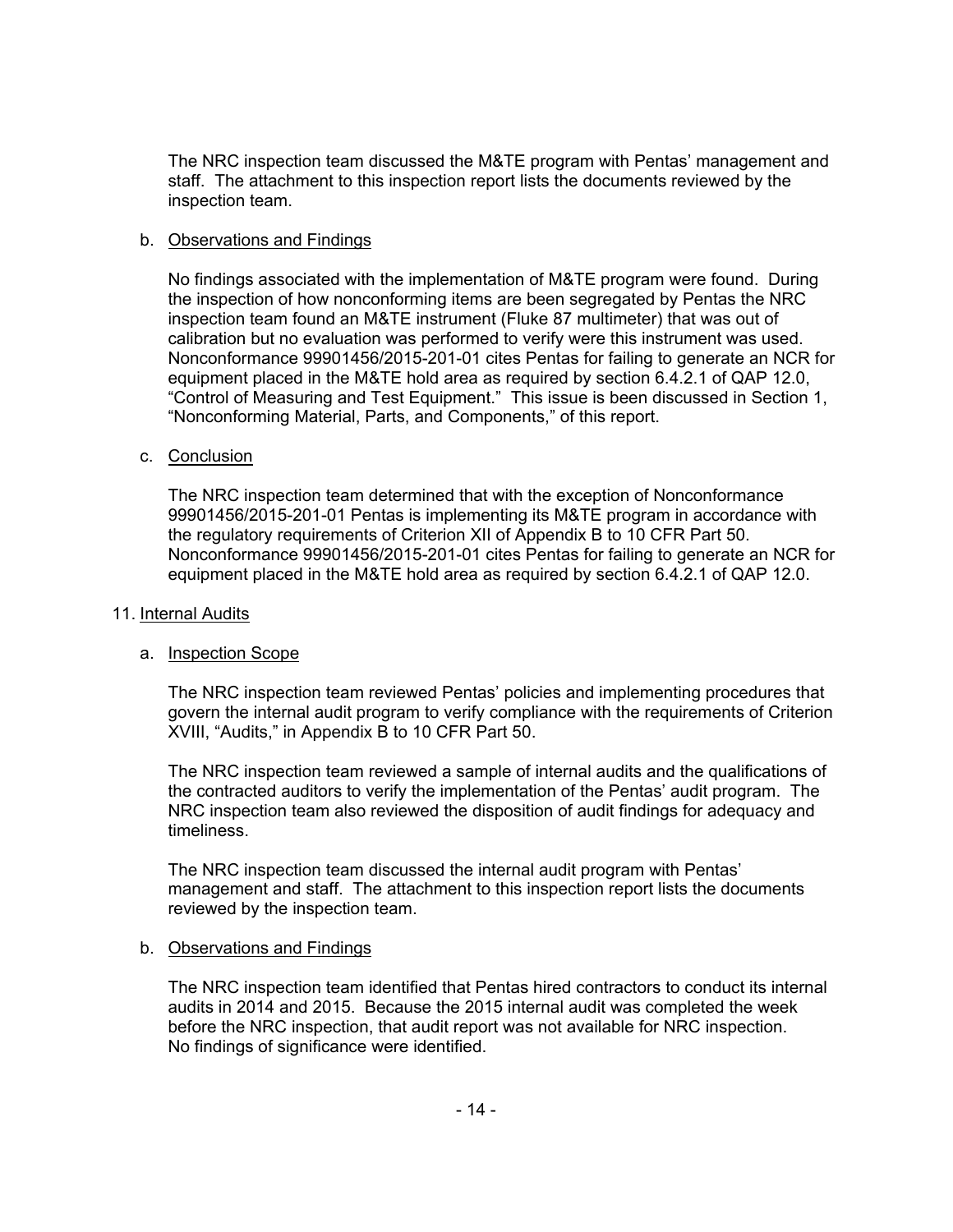### c. Conclusion

The NRC inspection team concluded that Pentas is implementing its internal audit program in accordance with the regulatory requirements of Criterion XVIII, "Audits," in Appendix B to 10 CFR Part 50. Based on the limited sample of documents reviewed, the NRC inspection team also determined that Pentas is implementing its policies and procedures associated with the internal audits program. No findings of significance were identified.

### 12. Entrance and Exit Meetings

On March 9, 2015, the NRC inspection team discussed the scope of the inspection with Mr. Kevin Doyle, President, and other members of Pentas' management. On March 13, 2015, the NRC inspection team presented the inspection results and observations during an exit meeting with Mr. Doyle and other members of Pentas' management. The attachment to this report lists the attendees of the entrance and exit meetings, as well as those individuals whom the NRC inspection team interviewed.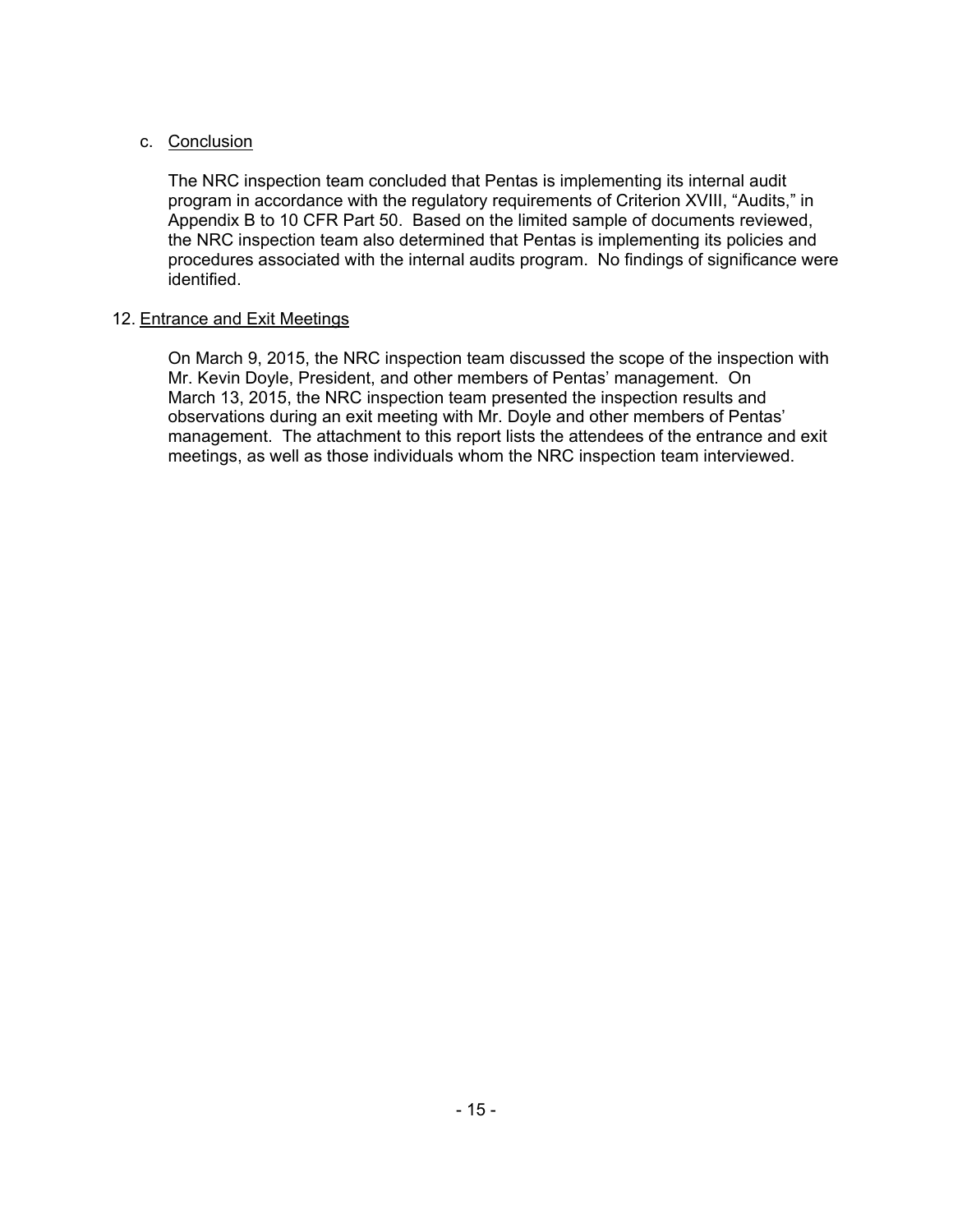## **ATTACHMENT**

## 1. ENTRANCE AND EXIT MEETING ATTENDEES

| <b>Name</b>                 | <b>Title</b>                     | <b>Affiliation</b> | <b>Entrance</b> | <b>Exit</b> | <b>Interviewed</b> |
|-----------------------------|----------------------------------|--------------------|-----------------|-------------|--------------------|
| Jonathan Ortega-<br>Luciano | <b>Inspection Team</b><br>Leader | <b>NRC</b>         | X               | X           |                    |
| <b>Brent Clarke</b>         | Inspector                        | <b>NRC</b>         | X               | X           |                    |
| Aaron Armstrong             | Inspector                        | <b>NRC</b>         | X               | X           |                    |
| <b>Paul Prescott</b>        | Inspector                        | <b>NRC</b>         | X               | X           |                    |
| Kerri Kavanagh              | Chief                            | <b>NRC</b>         |                 | X           |                    |
| Kevin Doyle                 | President                        | Pentas             | X               | X           | X                  |
| <b>Robert Prigmore</b>      | Director of Quality<br>Assurance | Pentas             |                 | X           | X                  |
| <b>Richard Henne</b>        | Engineering<br>Manager           | Pentas             | X               | X           | X                  |
| <b>Victor Perez</b>         | Logistic Manager                 | Pentas             | X               | X           | X                  |
| Hung Le                     | Technician                       | Pentas             |                 |             | X                  |
| Emil Dragomir,,             | Technician                       | Pentas             |                 |             | X                  |
| Anthony Witulski            | Technician                       | Pentas             |                 |             | X                  |
| Paul Witulski               | Technician                       | Pentas             |                 |             | X                  |

### 2. INSPECTION PROCEDURES USED

- Inspection Procedure (IP) 43002, "Routine Inspections of Nuclear Vendors," dated July 15, 2013.
- IP 43003, "Reactive Inspections of Nuclear Vendors," dated October 3, 2013
- IP 36100, "Inspection of 10 CFR Part 21 and Programs for Reporting Defects and Noncompliance," dated February 13, 2012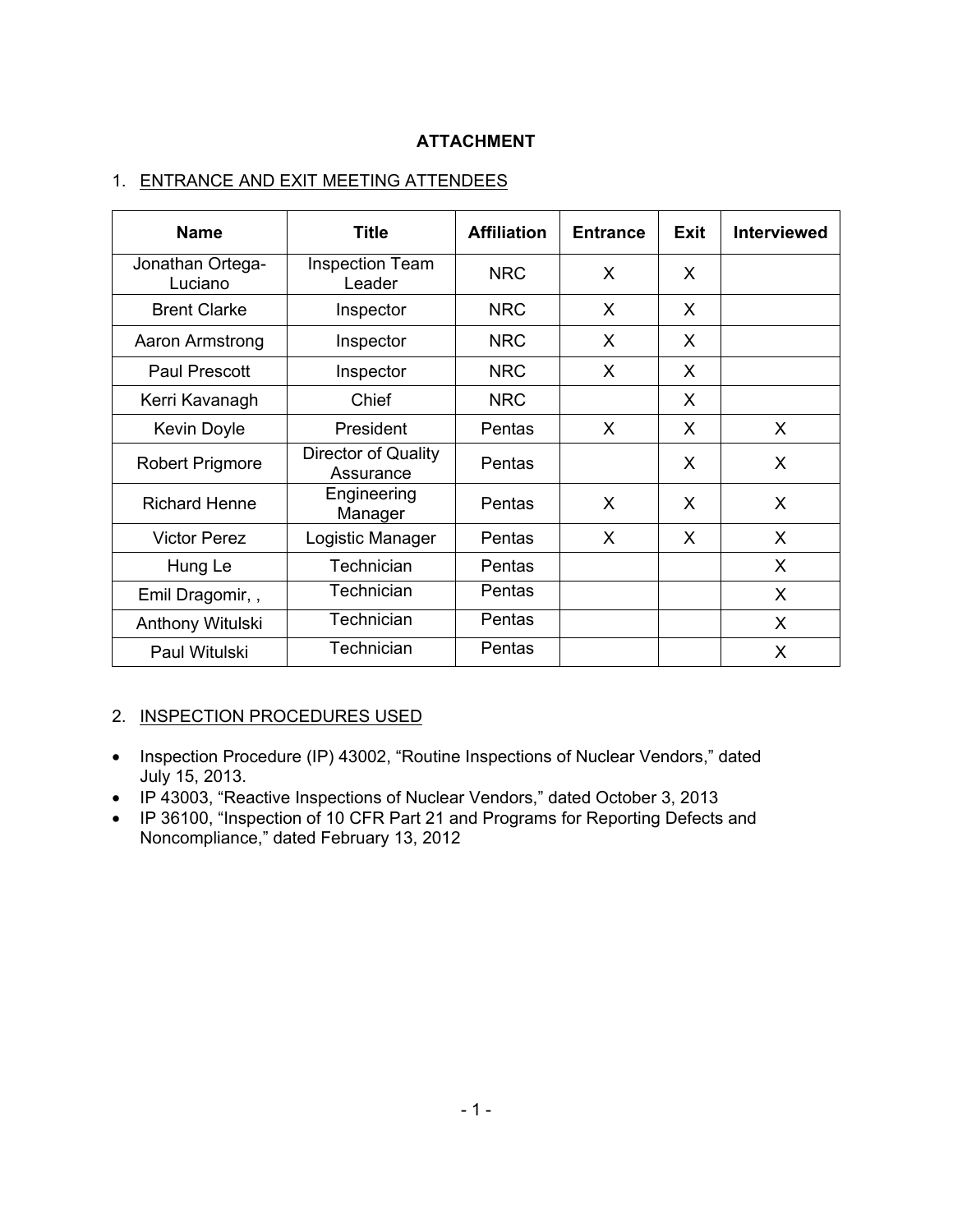# 3. LIST OF ITEMS OPENED, CLOSED, AND DISCUSSED

| <b>Item Number</b>   | <b>Status</b> | <b>Type</b> | <b>Description</b>   | <b>Applicable ITAAC</b> |
|----------------------|---------------|-------------|----------------------|-------------------------|
| 99901456/2015-201-01 | <b>OPEN</b>   | <b>NON</b>  | <b>Criterion XV</b>  | N/A                     |
| 99901456/2015-201-02 | <b>OPEN</b>   | <b>NON</b>  | <b>Criterion XVI</b> | N/A                     |
| 99901456/2015-201-03 | <b>OPEN</b>   | <b>NON</b>  | <b>Criterion III</b> | N/A                     |

# 4. DOCUMENTS REVIEWED

## Policies and Procedures

- Quality Assurance Manual (QAM-100), Revision 5 dated April 15, 2014
- Quality Assurance Procedure (QAP) 0.1, "Table of Contents QAP's," Revision 14 dated March 5, 2015
- QAP 0.2, "Terms and Definitions," Revision 0 dated June 8, 2011
- QAP 2.0, "Quality Assurance Program," Revision 2 dated July 22, 2014
- QAP 2.1, "Indoctrination and Training of Personnel," Revision 0 dated June, 8, 2011
- QAP 2.2, "Qualification of Inspection and Test Personnel," Revision 0 dated June 8, 2011
- QAP 2.3, "Qualification of Solder Personnel," Revision 0 dated June 8, 2011
- QAP 2.4, "Safety Conscious Work Environment," Revision 2 dated August 7, 2013
- QAP 5.3, "Equipment Assembly and Soldering Standard," Revision 1 dated October 16, 2013
- QAP 5.4, "Instructions For Solder Inspection," Revision 0 dated March 5, 2015
- QAP 7.0, "Control Of Purchased Material, Equipment, and Services," Revision 0 dated June 8, 2011
- QAP 7.3, "Commercial Grade Dedication," Revision , dated September 6, 2013
- QAP 7.4, "Source Verification," Revision 2 dated April 15, 2014
- QAP 7.5, "Commercial Grade Survey," Revision 2 dated April 15, 2014
- QAP 8.0, "Identification and Control of Materials, Parts, and Components," Revision 1 dated November 4, 2013
- QAP 9.0, "Control of Special Processes," Revision 0 dated June 8, 2011
- QAP 10.0, "Inspection," Revision 0 dated June 8, 2011
- QAP 12.0, "Control of Measuring and Test Equipment," Revision 3 dated December 16, 2013
- QAP 15.0, "Nonconformance Reporting and Corrective Action," Revision 1 dated April 9, 2013
- QAP 15.1, "Supplier Disposition Deviation Requests," Revision 0 dated June 8, 2011
- QAP 16.0, "Corrective Action," Revision 1 dated June 9, 2013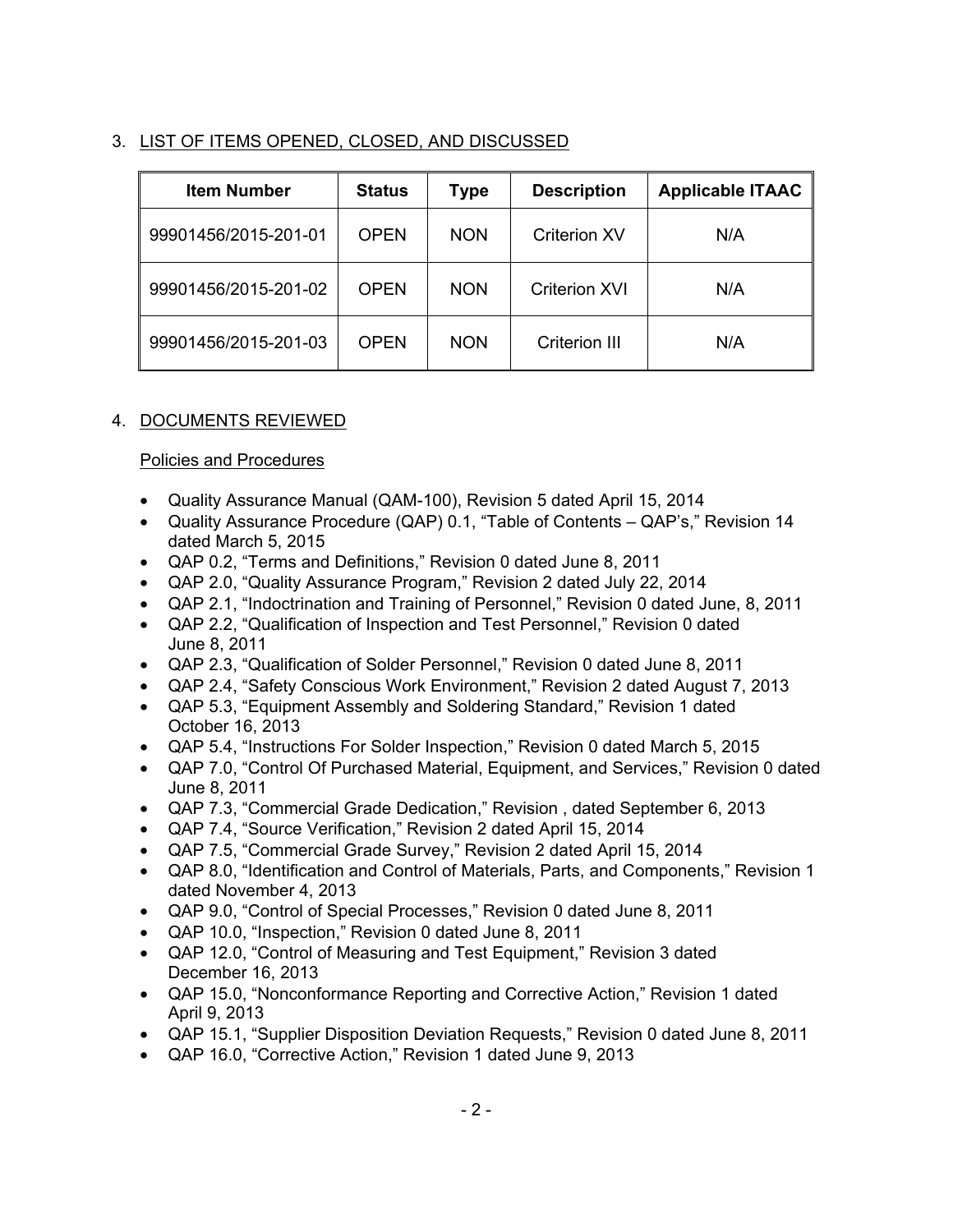- QAP 16.1, "Part 21 Notifications," Revision 2 July 22, 2014
- QAP 17.0, "Quality Assurance Records," Revision 1 dated October 13, 3013
- QAP 18.0, "Audits," Revision 0, dated June 8 2011
- QAP 18.1, "Qualification of Lead Auditors," Revision 0 dated June 8, 2011

# Purchase Orders (PO)

- Purchase Order No 005045 to Project Assistance Corporation for Internal Audit, dated October 5, 2012
- Purchase Order No 005488 to Eugene Wasson for Internal Audit, dated February 5, 2015
- Purchase Order No. 443309, from Calvert Cliffs Nuclear Power Plant for, "Evaluation of Fail in service PCI-230IT-A isolated Signal Transmitter S/N: PC91207," Dated April 22, 2014
- Purchase Order No. 443429, from Calvert Cliffs Nuclear Power Plant for, " End of live refurbishment of CCNPP Item No. 96295, Pentas Controls Part Number PCI-230IT-A S/Ns 56228, 56241, 56247, 58486, & 75710," dated May 14, 2014
- Purchase Order No. 02327296 from NextEra Energy Duane Arnold for, "Firing Board With Terminal Strip, PCP P/N 0000913189-1 S/N: PC20176, PC20177, PC20178, and PC20179," dated May 12, 2014
- Purchase Order No. 7732615, from Nine Mile Point Nuclear Station for, "Repair/Refurbishment of (1) Regulator Printed Circuit Board and (11) Flow Control Printed Circuit Boards," dated April 4, 2013
- Purchase Order No. 7732934, from Nine Mile Point Nuclear Station for "Repaired/Refurbished GE 188C8099G001 [9336725] Power Supply, Serial Number 89J954-3," dated April 26, 2013
- Purchase Order No. 7738351, from Nine Mile Point Nuclear Station for "Repaired/Refurbished GE, 1589K79G700 [9 510307] Power Supply Board," Revision 1, dated June 29, 2014,
- Purchase Order No. 00599930, from PPL Susquehanna, LLC for, "Repaired/Refurbished Switch, Temperature GE 164C5687P103 [0091039422] Power Supply, Serial Number 6454," dated March 19, 2014
- Purchase Order No. 10435709, Entergy-Grand Gulf for "Repaired/Refurbished GE Power supply GE9T66Y988, [00902410323] Power Supply," dated January 27, 2015,
- Purchase Order No. 10434768, Entergy-Grand Gulf for, "Replace and Refurbish Grand Gulf EGM Woodward Governor to Original Specification," dated January 27, 2015
- Purchase Order No. 7732533, from Nine Mile Point Nuclear Station for, "Repaired/Refurbished High Power Output Insulators Board," dated December 10, 2013
- Purchase Order No. 02319285, from FP&L St. Lucie for, "Supply device UV Trip for Left Hand Mount 125 VDC coil with resistors 160W 1500 ohm PCI 458D020G17," dated February 28, 2014

## Design Documents

- DWG PCI-913189-Al, "Firing Board," Sheet 1 6, Revision 3
- PES- 51360, "CCNP Procurement Engineering Specification Electronic Equipment Repair/Refurbishment," Revision 7 dated June 13, 2013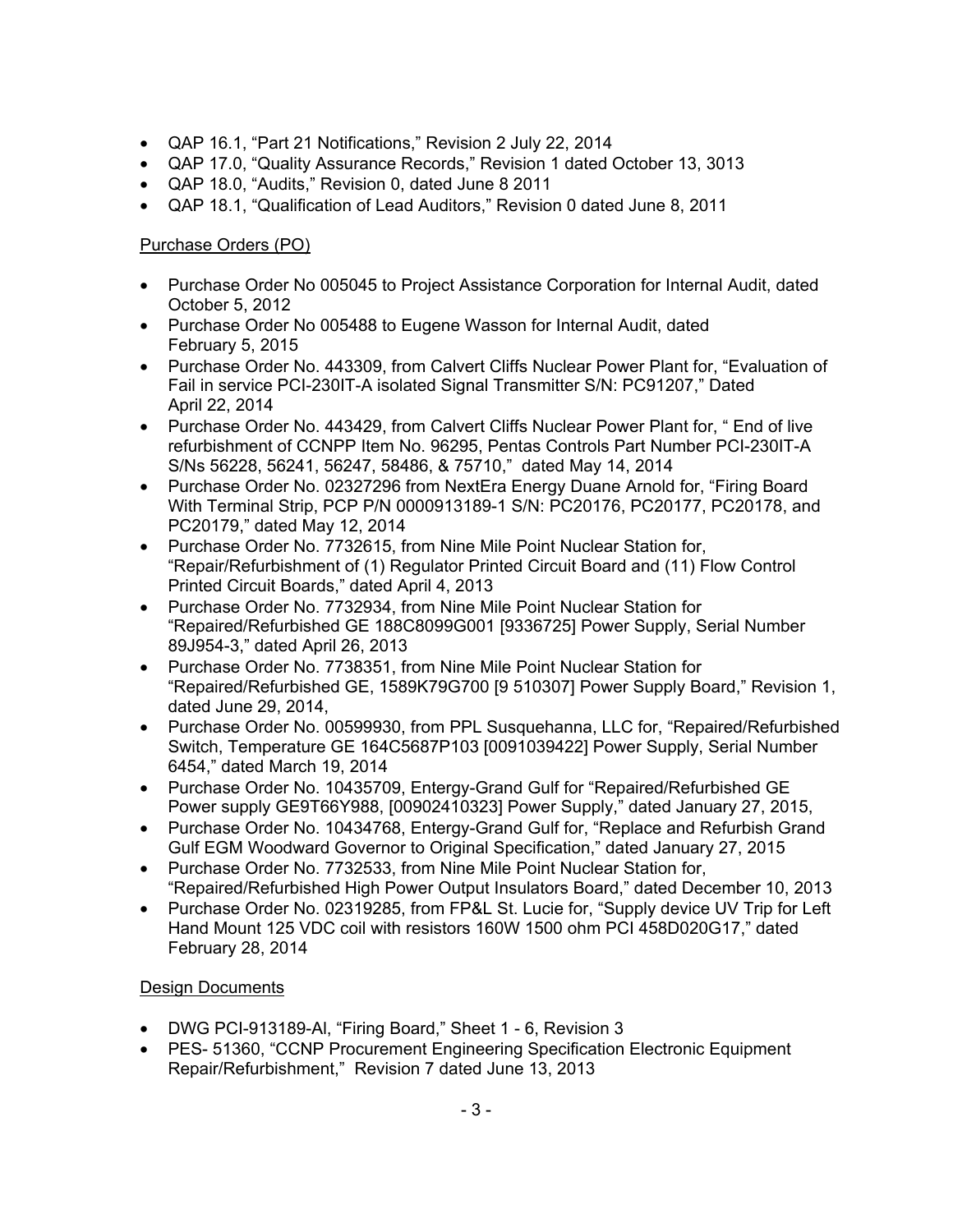- E-AA-001, "Exelon Nuclear engineering Specification for Circuit Card Refurbishment / Repair Specification," Revision 1
- NES-EIC-10.10, "Exelon Nuclear engineering Specification for Circuit Card Refurbishment I Repair Standard," Revision 0

## Training and Qualification Records

- Training records for the following personnel: Robert Prigmore, Emil Dragomir, Hung Le, Richard Henne, Victor Perez, Tony Witulski, and Paul Witulski.
- Lead Auditor Qualification, Eugene F. Wasson, dated March 2, 2015
- Lead Auditor Qualification, James D. Larkin, dated February 3, 2014

## Nonconformance Reports

N1203-01, N1207-01, N1307-04, N1307-05, N1307-08, N1308-02, N1403-01, N1404-04, N1403-05, N1404-01, N1405-01, N1407-01, N1408-01, N1408-02

### Corrective Action Reports

C1310-01, C1311-01, C1311-03, C1311-04, C1311-05, C1402-03, C1402-04, C1402-05, C1402-06, C1402-07, C1503-01

### Corrective Action Reports Generated during the NRC Inspection

• C1503-01, C1503-02, C1503-03, C1503-04,C1503-06, and 1503-07

## Audits

- Internal Audit 2014-01, dated February 7, 2014
- Audit Plan for the Annual Internal Audit of Pentas Controls, LLC, (Audit #2015-01), dated February 10, 2015
- Audit Plan for the Annual Internal Audit of Pentas Controls, LLC (Audit #2014-01) dated February 3, 2014
- Annual Management Assessment, dated December 17, 2014
- Approved Supplies List (ASL), National Calibration Inc., 3737 East Broadway Road, Phoenix, AZ 85040, Cert. No. 1892.01, date approved December 17, 2014
- Approved Supplies List (ASL), Keithley Primary Standards Laboratory, 28775 Aurora Road, Cleveland, OH 44139, Cert. No. 2462.01, date approved August 31, 2016

### Miscellaneous

- M&TE Calibration Log
- Pentas Controls NCR/CAR Control Log
- QQ-S-571F, "Federal Specifications Solder, Electronic (96C to 485C)
- dated May 18, 1994
- Root Cause Failure Analysis for Pentas Controls PCI-230IT-A Isolated Signal Transmitter, Revision 0, dated May 5, 2014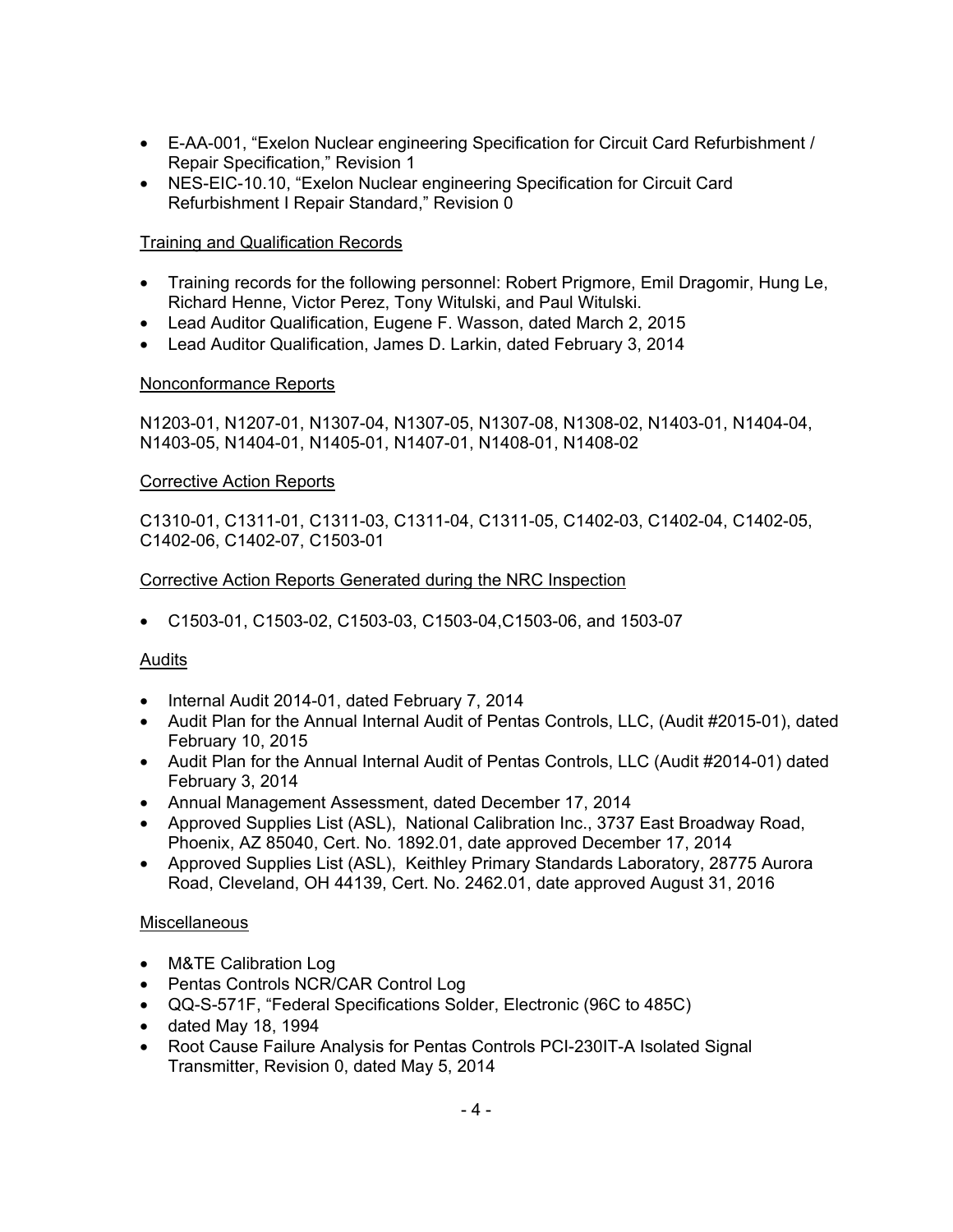- Equivalency No.: Xl 7-004 , "Pentas Controls Equivalency Evaluation For NLI 0000913189-1 Firing Board W/ Terminal Strip Serial Number PC91207OIW-OR-NOUC-009," Revision 6, dated June 11, 2014
- Quality Assurance plan for Pentas Controls PCI 458D020G17, 125VDC UV trip device with 1500 ohm series Resistors, Revision 0, dated January 23, 2014
- Procedure No.: TS 095, "Troubleshooting Log Transmation 230It Isolator Transmitter Module," Revision 0, dated August 2, 1999
- Functional Test No.: 186, "Transmation And Pentas Controls 230IT Isolated Transmitter," Revision , dated December 20, 2012
- Functional Test No. 1274, "Pentas Controls PCI-913189-Al Firing Board," Revision 1, dated June 18, 2014
- Functional Test No. 255, "Pentas Controls PCI-913189-Al Firing Board," Revision 0 , dated January 15, 2003
- Functional Test No. 302, "Functional Test GE 188C8099G001," Revision 1, dated December 26, 2008
- Functional Test No. 697, "Pentas Controls/Teledyne Flow Control Board," Revision 2, dated September 20, 2001
- Procedure No.: TSl 697, "Troubleshooting Log GE 188C8099G001," Revision 0, dated February 11, 2008
- Procedure No.: TSl 1216, "GE 1589K79G700 Power Supply Board Troubleshooting Instruction," Revision 0, dated August 20, 2013
- Functional Test No. 1216, "Functional Test GE 188C8099G001," Revision 0, dated August 20, 2013
- Procedure No.: TSl 1282, "Riley / Panalarm GE 164C5687P103, 203, 403 Temperature Switch Trouble Shooting Test," Revision 0, dated June 14, 2014
- Functional Test No. 1282, "Riley / Panalarm GE 164C5687P103, 203, 403 Temperature Switch Functional Test," Revision 0, dated June 14, 2014
- Functional Test No. 1312, "GE Power supply GE9T66Y988 [00902410323] Power Supply," Revision 0, dated January 30, 2015
- Procedure No.: TSl. 1312, "GE Power supply GE9T66Y988 [00902410323] Power Supply, Troubleshooting Instruction" Revision 0, dated March 5, 2015
- Functional Test No. 332, "Functional Test Woodward Governor 9903-109/085," Revision 1, dated March 5, 2015
- Procedure No.: TSl 212, "Woodward Governor 9903-109/085 Troubleshooting Instruction," Revision 0, dated March 6, 2002
- CSN M02, Commodity Dedication Plan Specification Data Sheet, "Commodity Type Description: Circuit board," Revision 3, February 24, 2014
- Functional Test No. 1311, "Function Test Instructions for KRUG315101 Annunciator Card," Revision 0 , dated February 16, 2015
- Procedure No.: TSl 1311, "KRUG315101 Annunciator Card Trouble Shooting Test," Revision 0, dated February 10, 2015